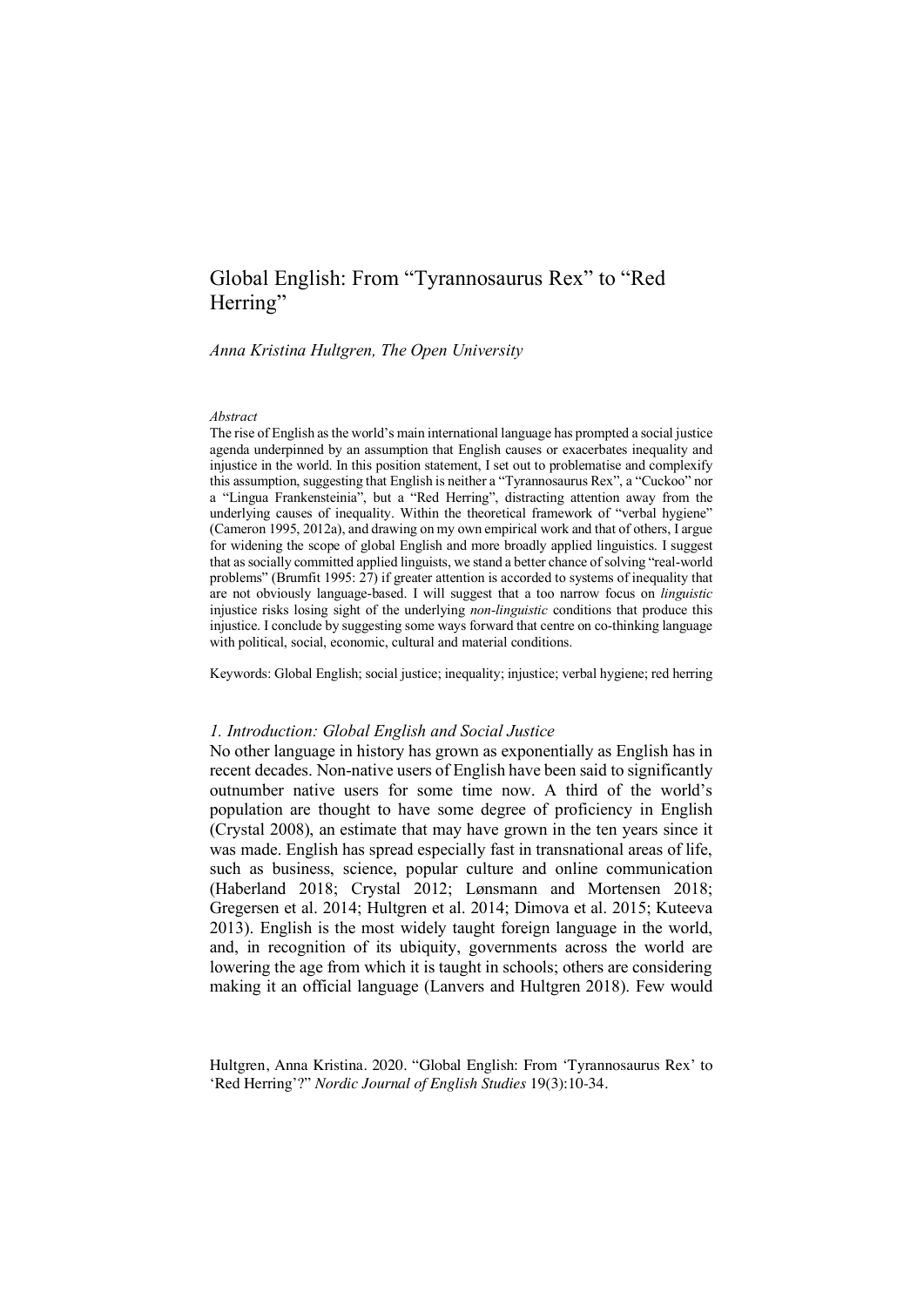dispute that English has become the world's main international language and that it is likely to continue to grow (MacKenzie 2018).

Much discourse—academic and public alike—has been generated in the wake of the rise of English as an international language. Whilst some highlight the positive aspects, such as English enabling communication between speakers who would not otherwise have been able to interact (Van Parijs 2011; de Swaan 2001; Calvet 1998) and celebrate the range of ways in which English manifests itself locally (Pennycook 2007), many have been skeptical, as reflected in metaphors to describe English: "Tyrannosaurus Rex", "Hydra", "Trojan Horse", "Cuckoo", "Killer Language", "Lingua Frankensteinia" (Rapatahana and Bunce 2012; Skutnabb-Kangas 2003; Swales 1997; Cooke 1988; Phillipson 2006, 2008). English has also been described as causing "linguistic imperialism", "linguicide" and "epistemicide" (Phillipson 1992; Skutnabb-Kangas and Phillipson 1995; Bennett 2007). Concerns have centred primarily on disadvantages and inequalities for non-native users of English as well as loss of cultural and linguistic diversity. Such concerns reflect a commitment of many applied linguists to issues of social justice (May 2003; De Costa 2015; Avineri et al. 2019) and "real-world problems" (Brumfit 1995: 27; Cook and Kasper 2005).

Of course, not all scholars who have contributed to our understanding of global English would necessarily see themselves as subscribing to a social justice agenda. The study of global English, as I here understand it, is a broad-ranging and interdisciplinary field of inquiry that has been approached by linguists, educationalists, economists, political philosophers and sociologists (Gazzola et al. 2018; Pennycook 2017; Crystal 2012; Van Parijs 2011; Mufwene 2010; Grin 1996; Brutt-Griffler 2002; de Swaan 2001; Canagarajah 1999; Graddol 1997, 2006; Phillipson 1992). Political philosophers, economist and sociologists have tended to be more laissez-faire than linguists, highlighting the potential of English to enable communication between speakers who would not otherwise have been able to interact (Van Parijs 2011; de Swaan 2001; Calvet 1998). Some even argue that English should be actively promoted because of its potential to foster social justice and mobility (Van Parijs 2011). English as a lingua franca scholars have pointed out that English does not pose a threat to but actually enables multilingualism in that it allows people of different linguistic and cultural backgrounds to come together (Jenkins 2017). In general, linguists have not always engaged with the ideas of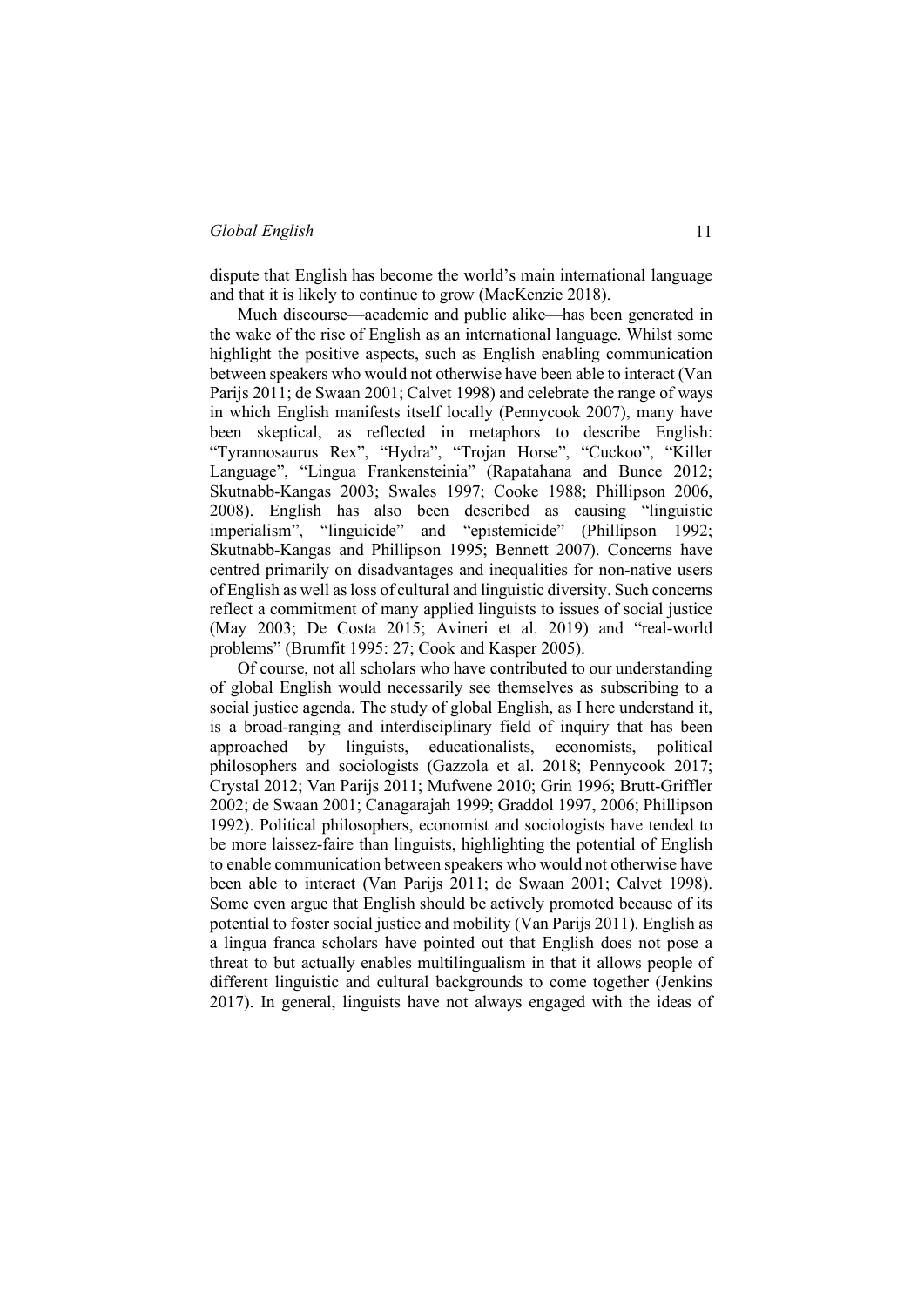scholars in other disciplines possibly because they see them, rightly or wrongly, as devoid of a commitment to social justice, which many linguists hold in high esteem (May 2003, 2015). Applied linguists, in turn, have been accused of being "politically correct" and "sentimental" (Calvet 1998; de Swaan 2004). The laissez-faire approach to the global spread of English is detectible also among lay people who may adopt the pragmatic view that English is but a tool for communication, such as for instance scientists at Nordic universities who use English for teaching and research purposes (Hultgren 2018). Most linguists, however, would take issue with such a utilitarian view of English (May 2015).

There are also academic activities that cannot be positioned clearly as either for or against global English. The world Englishes paradigm has sought to redefine the terms on which global English operates by pointing to the legitimacy of varieties of English spoken outside of its "mainland", such as Indian, Nigerian and Singaporean English (Kachru 1990; Bolton 2006). In a similar vein, the English as a lingua franca paradigm has also made a significant contribution to shifting away from an assumption that there is one standard way of using English (Jenkins 2007; Seidlhofer 2011; Mortensen 2017). Consequently, there have been numerous and wellmotived calls for a complete overhaul in the way in which English is taught and tested (Kiczkowiak and Lowe 2019; Rose et al. 2020; Rose and Galloway 2019; Jenkins and Leung 2019; Brutt-Griffler 2017; Leung et al. 2016). There are also scholars, mainly non-linguists, who have taken a more explanatory approach, proposing models designed to account for how English spreads, by highlighting its "communicative potential" (de Swaan's 2001), and how it operates according to the "maximin principle" to minimize exclusion in a conversation (Van Parijs 2004: 115). Economists have modelled the costs involved in learning languages and translating between them (Grin 1996; Hogan-Brun 2017; Gazzola et al. 2018), whilst others have predicted the spread of English based on demographic changes (Graddol 2006).

In this position statement, I will argue that branches of applied linguistics and sociolinguistics committed to a social justice agenda would gain from an explicit acknowledgement that language is mostly a contingent, secondary factor and not a cause of inequality. I will suggest that language needs to be decentred from our analyses. To clarify my argument, it may be useful to contrast it with a counter argument. One work which embodies current thinking in applied linguistics is the book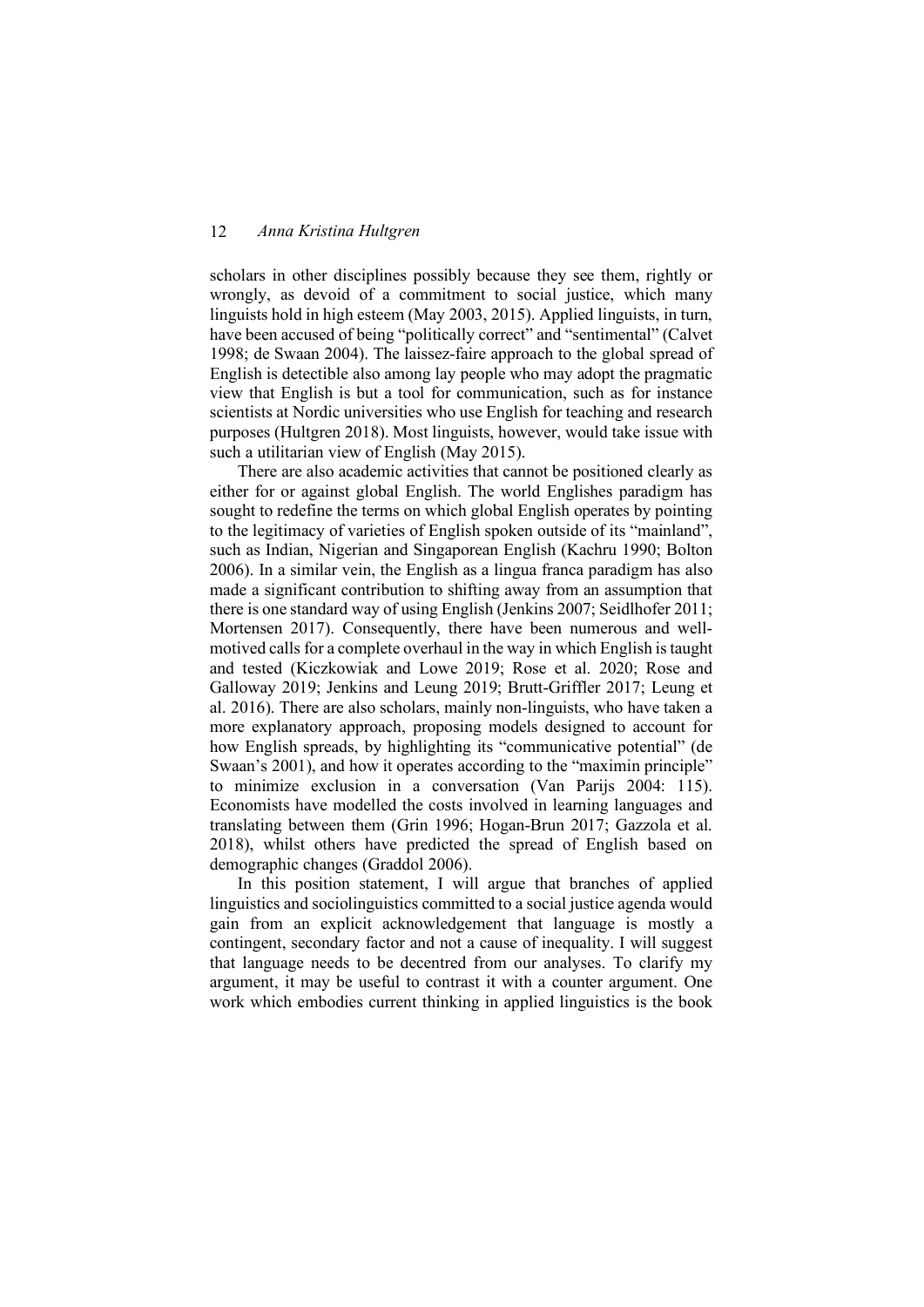*Linguistic Diversity and Social Justice*. In this book, Ingrid Piller argues that applied linguists must "put linguistic diversity on the map of contemporary social justice debates" (2016: 5). While I share Piller's commitment to social justice and wholeheartedly agree with her intentions, in this position statement, I experiment with reversing her argument. In contrast to Piller, I would suggest that language has always been a key trope in applied linguistics, and that the time has come not to "put it on the map of contemporary social justice debates", but to tone it down. From this it follows that any intervention focused solely on matters of language is unlikely to succeed in putting things right.

I accept that it is useful for applied linguists to invoke language, and language-related concepts, as a shorthand for other more material sorting mechanisms. I also believe that few, if any, would assign a causal link between language and inequality. As Piller puts it: "linguistic diversity *intersects* with social justice" (2016: 5, my emphasis). This intersection is conceptualized neatly in coinages such as "raciolinguistics", "accent bias" and "linguistic racism" and evidenced in the many ways in which linguistic minorities may suffer multiple forces of oppression and discrimination not only through their race but through their language or way of speaking (Alim et al. 2016; Sharma et al. 2019; Dovchin 2019). It must also be acknowledged that stereotyping and discrimination can happen solely on the basis of how a person speaks, as experiments in social psychology and perceptual dialectology have shown.

This piece, however, is an invitation to unpick what more precisely the intersection between global English and social justice might consist of. What do we mean, more specifically, when we say that language *intersects* with inequality? I would suggest that such an "unpicking" is interesting not only as an academic exercise, but that it will put us in a better position to rectify any injustice in the world. I suggest that imprecision carries the risk of mistaking correlation for cause and of conflating language with other systems of inequality. With a lack of precision, we risk misdiagnosing the problem and proposing the wrong solutions. In essence, I will argue that if as applied linguists we want to stand a chance with the social justice agenda, we need to redirect our attention away from language and towards economic, social and political inequalities, or at least keep them all in view.

Having said this, there is perhaps one way in which language might be said to play a more pivotal role in creating unjust social relations. This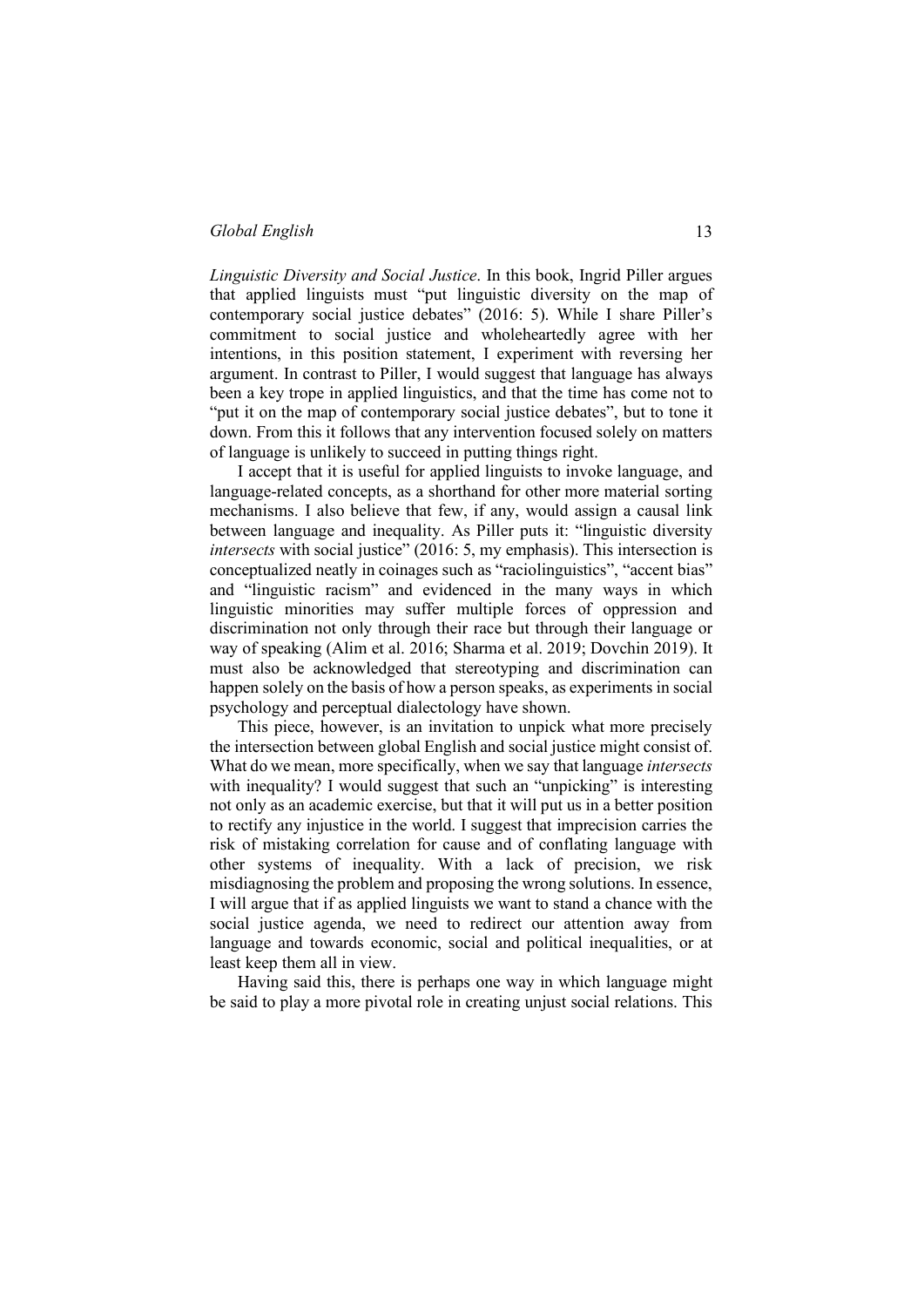is if we think of "language" in the sense of "discourse" and assume that larger social structures are both reflected in, and emanate from, everyday and institutional uses of language. Certainly, as Foucault and others have taught us, discourse is potentially material in effect, producing "practices that systematically form the objects of which they speak" (Foucault 1972: 49). In other words, social structures and categories can be "talked into existence" with real-world consequences for justice. The argument pursued here, however, is slightly different in that the critique is targeted, not at the idea of discourse as socially constitutive, but at the idea of language as a reified and essentialised entity that is somehow to blame for social injustice. Applied linguists are increasingly seeking to find ways of incorporating materiality into their theoretical and analytical frameworks (Block 2014, 2018; Canagarajah 2017, 2018; Pennycook 2016, 2018; Ricento 2015). Thus, in what follows, I continue work in this vein by making a case for applied linguistics to *decentre* language.

#### *2. Theoretical Framework: Verbal Hygiene*

My argument is framed within the theory of "verbal hygiene" as expounded by the British sociolinguist Deborah Cameron (2012a [1995]). With echoes to American linguistic anthropology and the works of the French sociologist Pierre Bourdieu, verbal hygiene centres on the idea that people have an irresistible urge to debate, discuss and sometimes regulate and intervene in matters of language. Verbal hygiene refers to a "motley collection of discourses and practices through which people attempt to 'clean up' language and make its structure or its use conform more closely to their ideals of beauty, truth, efficiency, logic, correctness and civility" (Cameron 2012a: vii). Whilst most of Cameron's examples of verbal hygiene come from intra-linguistic discourses, i.e. talk about what is considered correct and appropriate (mainly) within the English language, the concept is arguably applicable to inter-linguistic discourses too, i.e. talk about the global spread of English and about how to manage it vis-àvis other languages.

A central point in the verbal hygiene framework is that languagerelated debates and interventions are rarely only about language. As Cameron puts it: "complaints about language changes are usually symbolic expressions of anxieties about larger social changes" (Cameron 2012a: 238). Cameron believes that, in contemporary society, it is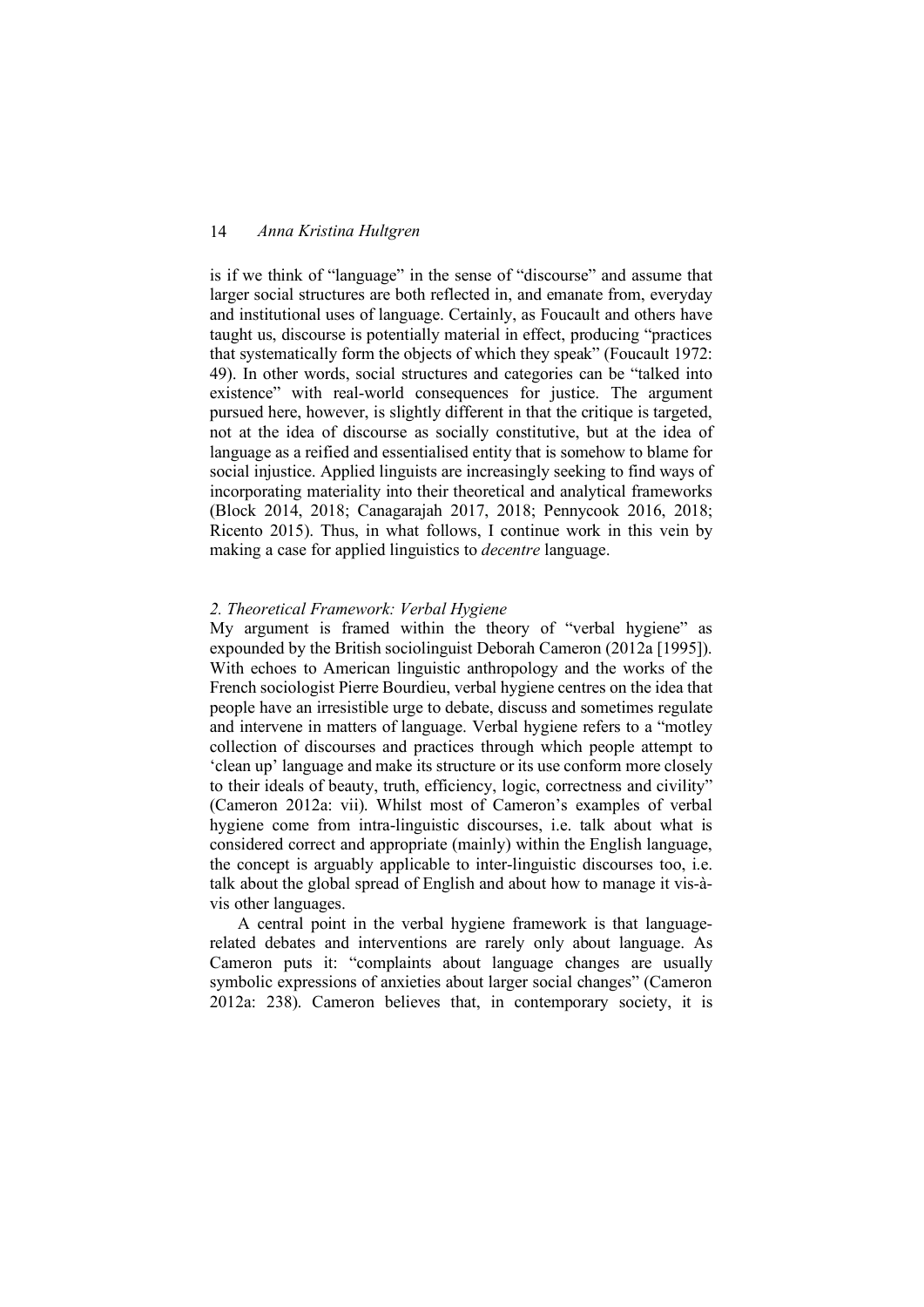commonplace to make "a mountain out of a mole-hill" where language is concerned (Cameron 2013: np). She explains:

In any given time and place, the most salient forms of verbal hygiene will tend to be linked to other preoccupations which are not primarily linguistic, but are rather social, political and moral. The logic behind verbal hygiene depends on a common-sense analogy between the order of language and the larger social order, or the order of the world. The rules of language stand in for the rules that govern social or moral conduct and putting language to right becomes a sort of symbolic surrogate for putting the world to right. (Cameron 2012b: transcribed from an oral presentation)

If a preoccupation with language really is a cover preoccupation for some underlying anxieties, then, as Cameron suggests, this would explain why opinions about language are often expressed with such passion and fervour. Because, as she says, in most cases they are "not just debates about language" (Cameron 2012b: np), but debates about the current state of the world and about how to put it right.

In the next section, I will scrutinise three key assumptions to build my argument that language is rarely the be-all and end-all in matters of social justice. These assumptions are 1) non-native speakers are disadvantaged by the spread of English; 2) English threatens other languages and 3) language policy will curb the spread of English. These three assumptions are widespread not only in applied linguistics, where they have risen to assume status of unchallenged orthodoxies, but also in lay circles. This is why, in the following, I will consider lay and specialist discourses together. What makes Cameron's verbal hygiene framework stand out is that no one is exempt from it. Even us linguists, who normally pride ourselves on our descriptivist and impartial stance, are guilty of it. It is, according to Cameron, impossible for linguists to adhere to their own ideal of descriptivism because opinions about language are never neutral (see also Jaspers 2017). I hope that scrutinising these three assumptions in applied linguistics will at the very least spur people in the field to come up with counterarguments.

# *3. Assumption 1: Non-Native Speakers Are Disadvantaged by the Spread of English*

Despite challenges to the notion of "native speaker" (Davies 2003), there is a prevailing assumption in many fields in applied linguistics that nonnative speakers of English are disadvantaged by the spread of English as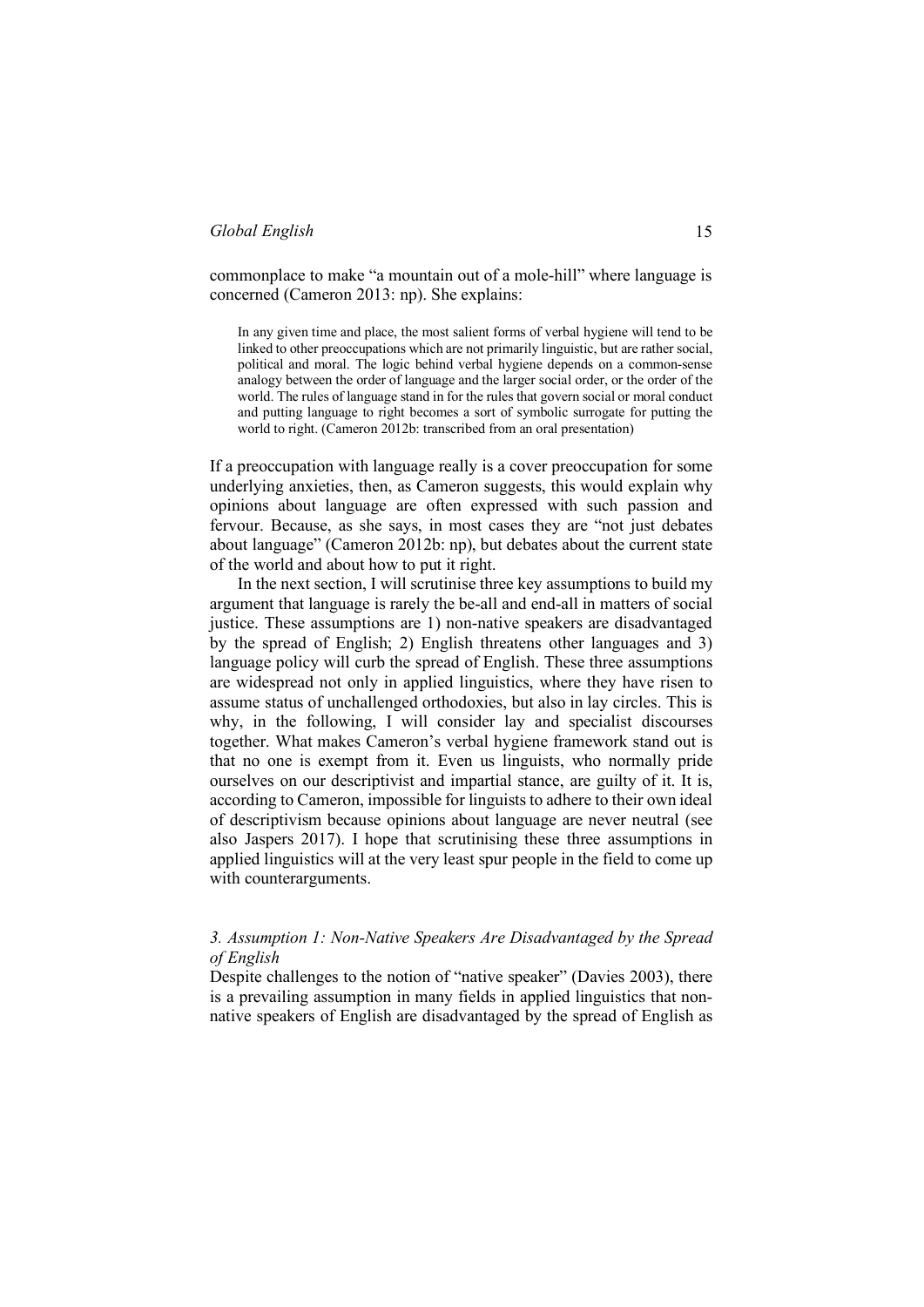a global language. Indeed, entire research fields have been partly or wholly founded on this premise, including minority language research, language maintenance and revitalization, linguistic rights, English as a medium of instruction, English for research publication purposes, and others. The idea is intuitive. Anyone who speaks more than one language is likely to have found themselves in a situation where they would have felt more comfortable speaking the language they know best. Mother-tongue instruction and, more recently, translanguaging, has long been advocated by UNESCO (1953, 2007) in compulsory schooling in ex-colonial contexts on the grounds that children learn better if they are taught in a language they already know. However, aside from the fact that this may not be a practical possibility in highly multilingual contexts where there is a shortage of local-language teachers and teaching material, more pertinent to the point made here is that even if everyone were able to conduct their business in the language they know best, this would be unlikely to do away with the source of inequality.

Of course, advocates of bilingual or mother-tongue education might rightly argue that even if medium of instruction is rarely the only factor associated with disadvantage, seeking to eradicate language-related injustice is still better than not doing anything at all. This is true of course. However, we might like to ask if a focus on language on its own is sufficiently effective and/or the extent to which it draws attention away from more fundamental causes of inequality. Jaspers (2019) questions the role of medium of instruction for improving educational attainment (see also Block 2018). He queries the tendency of many applied linguists to present the advantages of using a child's home language in school (including translanguaging) as an evidence-based fact rather than for what he sees it, i.e. ideology. Writing about the Dutch situation, Blommaert (2017) notes that although good school attainment has often been attributed to using specific languages at home or in school, the critical role of parents' income and educational background has been overlooked.

In the context of higher education, a systematic review of the literature was unable to conclude that medium of instruction has a bearing on learning outcome (Macaro et al. 2018). The inconclusiveness of Macaro et al.'s review might be interpreted as evidence that learning is an immensely complex phenomenon. The degree to which it takes place can in all likelihood not be assigned to a single factor, including language of instruction. Rather, it is likely to depend on a myriad of factors, extrinsic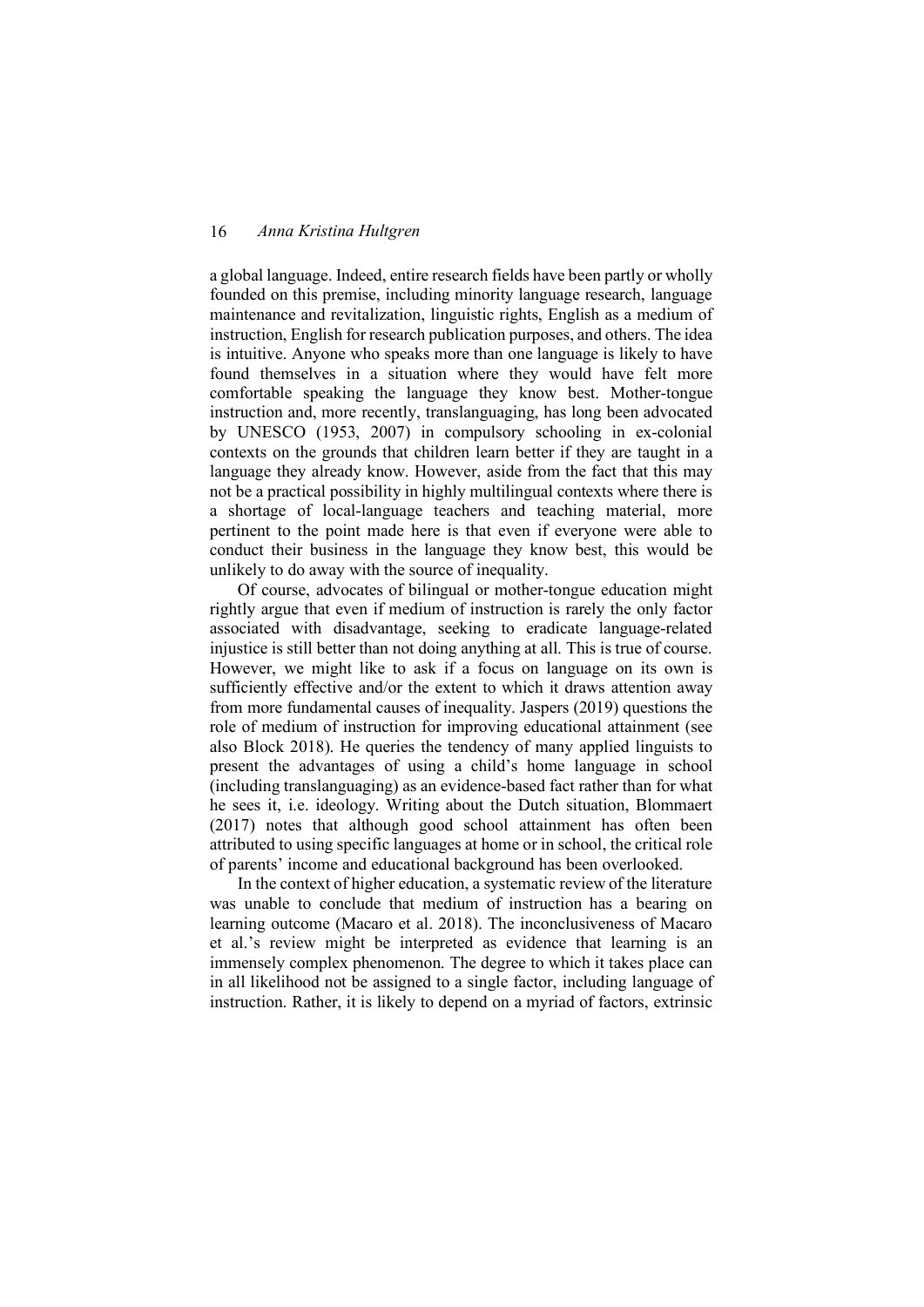and intrinsic, psychological and sociological (Coleman et al. 2018), and language is likely to be only one, perhaps even rather insignificant, factor in the grander scheme of things.

Another field which is at least partly premised on the idea of nonnative speaker disadvantage is English for research publication purposes. Although the field has sought to move away from a deficit view of nonnative English research writers, Hyland argues that the field is still characterized by a "pervasive view which asserts that EAL [English as an additional language] scholars are disadvantaged in the cut-throat competitive world of academic publishing by virtue of their status as second language writers" (2016: 66). Feelings of linguistic disadvantage are empirically evidenced in studies revealing how both manuscript authors and journal gatekeepers point to non-nativeness as being in one way or another problematic (Lillis and Curry 2015; Ferguson et al., 2011; Perez-Llantada 2018). Interpreted within a framework of verbal hygiene, such topicalization of "non-native speakerness" and its problematic nature is not surprising. It points to how language intersects with and sometimes acts as a proxy for phenomena in the wider world. However, as has interestingly been shown, although negative comments on non-native English usage are given in abundance by journal reviewers and editors, they don't necessarily lead to an article being rejected on those grounds (Lillis and Curry 2015; Ferguson et al. 2011). Another study (discussed below), which adopts a more macro-level perspective, suggests that the key factor in determining publishing success may not be the first language of the author.

Drawing on bibliometric analyses, O'Neil (2018) found that whilst the English-dominant countries Australia, United Kingdom, Canada and the United States feature in the top ten most productive countries in terms of scientific output, so too do the non-English-dominant countries Switzerland, Sweden, Netherlands, Germany, Spain and France. Another study, based on an analysis of articles published in the top five journals by impact factor in six subject areas, shows that authors with English as an additional language produced 57% of the output compared to 43% by native speakers of English (Hyland 2016). With the proviso that there is no error-free method to establish the first language of an author, and both studies cited above use proxies for this indicator, the evidence suggests that native-speaker status may not be the only or even the most important factor determining publishing success (see also Kuteeva 2015).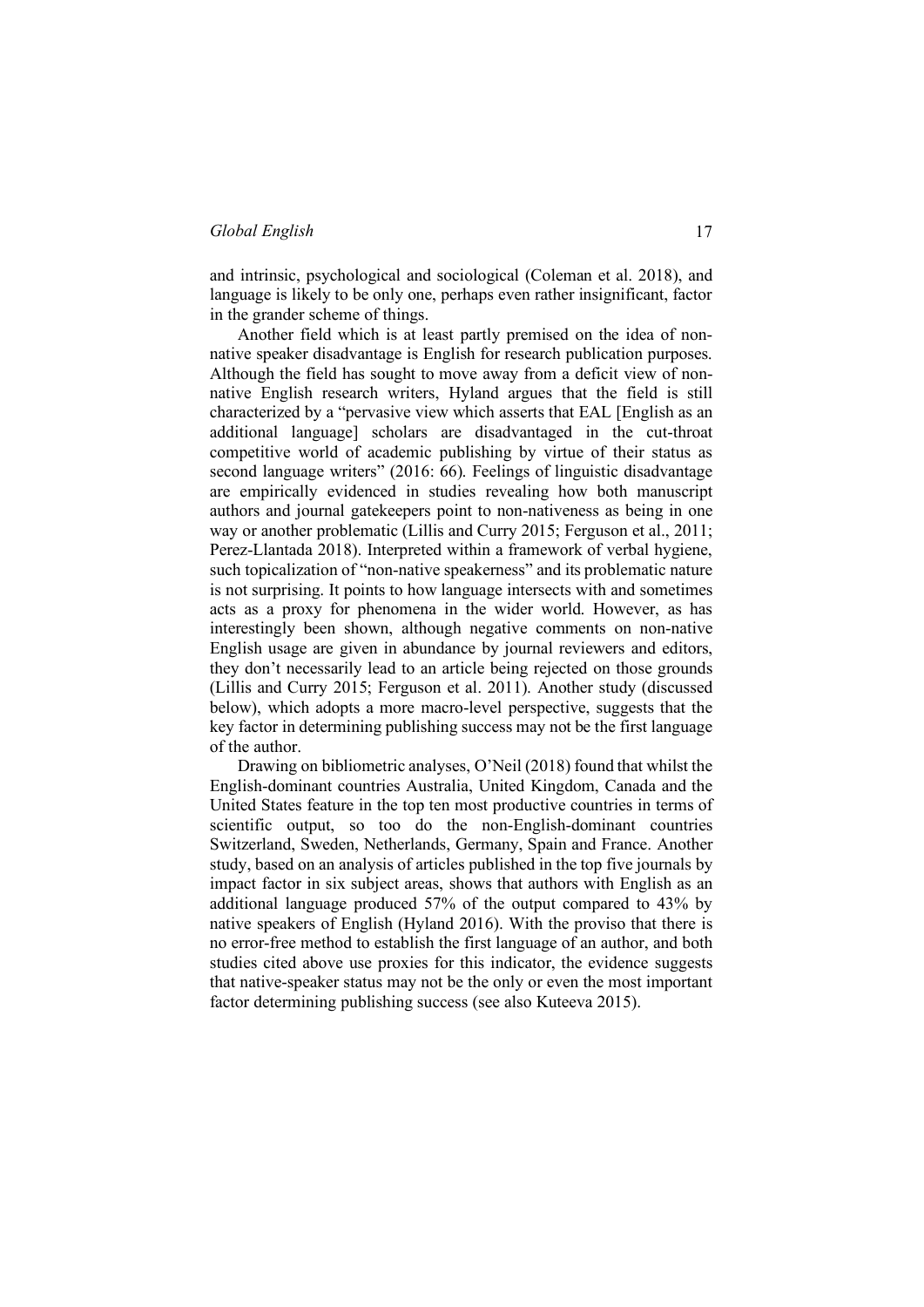What does seem to matter rather more is whether you find yourself in a well-resourced and well-networked context. O'Neil's study reveals that a mere twenty nations produce 80.4% of the world's global scientific output while the remaining 211 produce 19.6%. Tellingly, the twenty most scientifically productive nations are also the ones who possess 78.4% of the global wealth, measured in GDP. In other words, the richest nations produce the vast majority of scientific output. Just like the world's economic resources in general, scientific output is concentrated in a very small minority of countries, irrespective of whether these countries are English-dominant. This confirms that there are certainly inequities in global academic publishing and that a cause for social justice could be pursued. However, it would appear that economic factors are more important than linguistic ones in explaining these inequalities. In essence, then, if applied linguists are committed to a social justice agenda then we need to ponder the significance of other more material factors alongside language.

#### *4. Assumption 2: English Threatens other Languages*

Another assumption that is widespread in lay and academic circles alike is that the spread of English engenders a loss of languages and cultures around the world. What I seek to challenge here is not that language loss happens—it clearly does. Rather, I want to draw attention to the imprecision in attributing language loss and language endangerment to English, which in my view erroneously locates the problem in the linguistic sphere rather than in the underlying cultural, technological and social developments that lead to it. In the following, I'll try to explain what I mean, illustrating it with the Nordic debate about "domain loss".

In the Nordic countries, English has been said to cause "domain loss", which refers to the idea that the national Nordic languages (Swedish, Danish, Norwegian, Finnish and Icelandic) may lose functionality or be marginalised in transnational areas of life which are felt to be of key importance, such as science, higher education and business (see references in Hultgren 2016a; Hultgren et al. 2014). This has at times been framed as an issue of social justice on the grounds that if scientific output is communicated in English, it will be inaccessible to those segments of the population whose English proficiency is not sufficiently high, and that if university students have been trained in English, their ability to undertake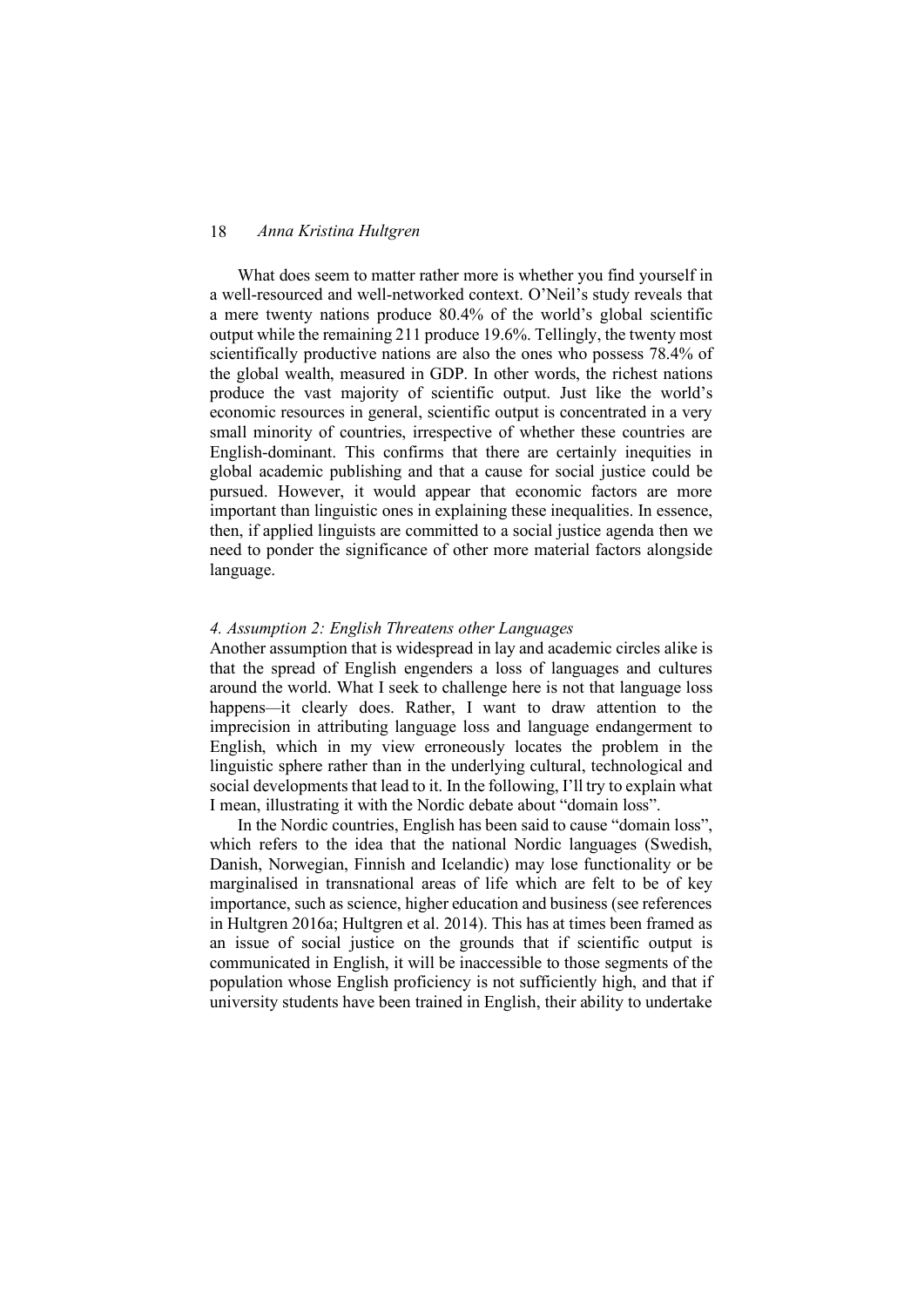professional functions upon graduation (e.g. as vets, farmers and doctors) will be hampered. In both cases, democracy is said to suffer (see references in Hultgren et al. 2014; Hultgren 2016a).

Within the framework of verbal hygiene, we should ask what underlying ideologies such concerns may index; what they may stand as proxies for and the extent to which they are underpinned by evidence (see, e.g., Kuteeva et al. 2020). Elsewhere, I have identified the ideologies underlying domain loss as ranging from romantic nationalism, antiimmigration, anti-Americanism and anti-bureaucratisation (Hultgren 2014a). It is revealing that, in the Danish debate, those who have been particularly evocative about the spread of English can be found on opposing sides of the political spectrum. The far right populist party (the Danish People's Party) have argued for a strengthening of Danish on the grounds of protecting Danish heritage and those "left-behind" segments of the population with comparatively low levels of English proficiency, whereas members of the left wing parties have argued the same but for very different reasons: anti-globalization and anti-corporation. <sup>1</sup> The fact that the same linguistic argument (Danish must be strengthened) can be used for promoting what are diametrically opposed political ideologies illustrates how language debates are essentially vehicles for political and ideological debates.

Even if we accept the idea that discourses about language loss and death are symptomatic expressions of some underlying ideologies, as empirically committed scholars, we could still explore if these concerns are justified. Certainly, as already mentioned, concerns about language loss are not plucked from thin air. As is the case with claims about nonnative speaker disadvantage, they are empirically documented in a voluminous and established body of work on language death, language loss, language endangerment, language maintenance and language revitalization (Fishman 1991; Nettle and Romaine 2000; Evans 2009). This body of work, dubbed "salvage linguistics" (O'Rourke and Pujolar 2013), is based partly on an underlying concern with "saving" threatened languages from extinction. But, as already noted, in the interest of precision, it is worth asking if the threat is posed by English or by underlying cultural, technological and social developments. Futhermore, it is worth asking how English or indeed any language can actually be

<sup>&</sup>lt;sup>1</sup> I am indebted to Jacob Thøgersen for this observation.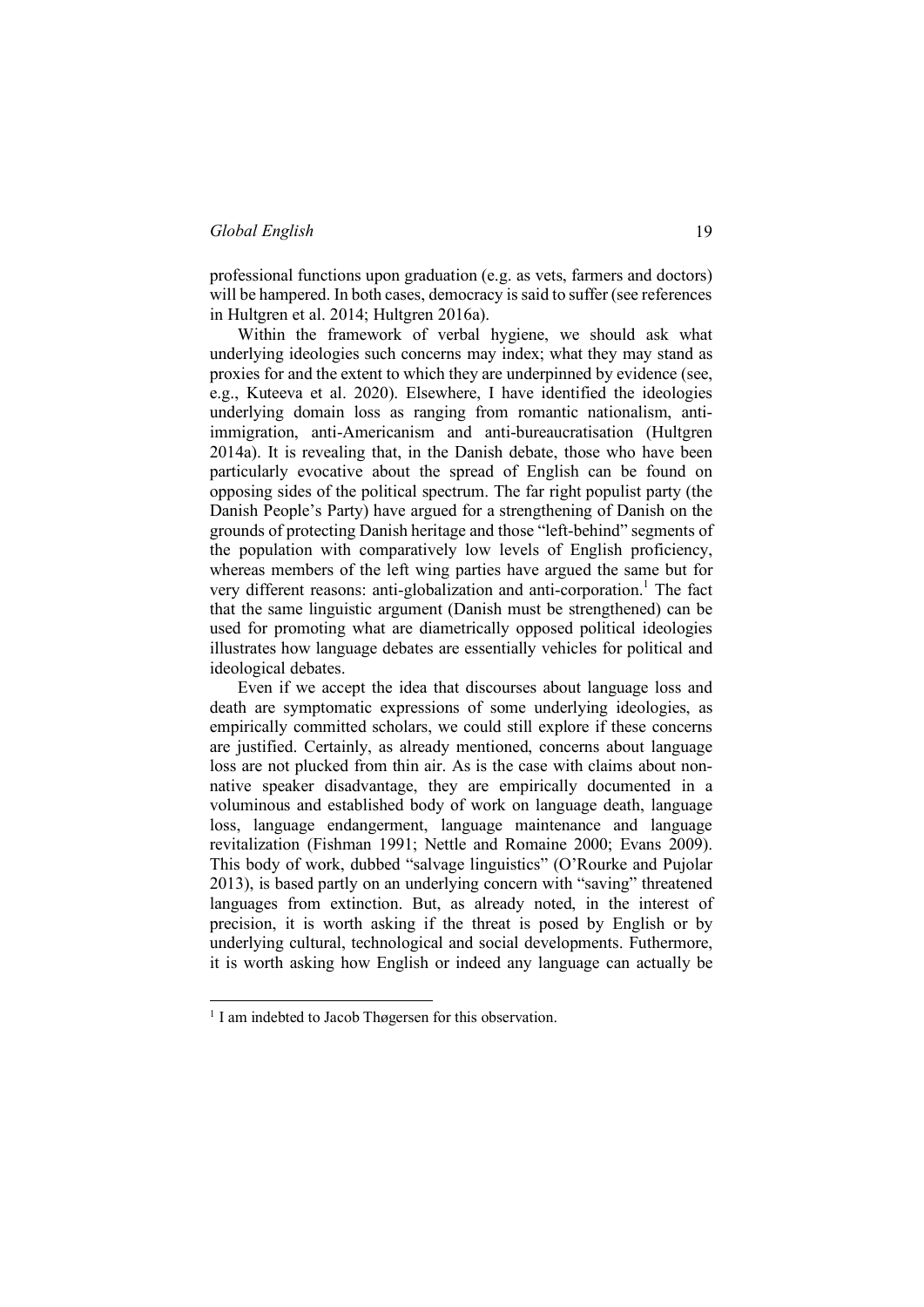empirically operationalized beyond being an ideological construction. I explore these issues below.

In a study of new words, I set out to compare the proportion of lexical borrowings from English in the science domain with what had been found in a non-science domain. The aim was to establish whether claims about "domain loss" could be empirically substantiated (on the reasons for operationalizing "domain loss" as "lexical borrowing", see Hultgren 2013). I recorded, transcribed and analysed the talk produced by lecturers with Danish as their L1 in 11 undergraduate teaching sessions in physics, chemistry and computer science at the University of Copenhagen (Hultgren 2013). Although English is increasingly used as a medium of instruction at Danish universities, most programmes at undergraduate level are still delivered in Danish. Calculating the number of lexical borrowings from English, I found that at 0.6%, the proportion was exactly the same as in the non-science domain (Rathje 2010), debunking any myths that Danish local terminology was on the verge of disappearing. Moreover, I found that the number of lexical borrowings was significantly higher in computer science than in physics and chemistry, reflecting the significant developments this area of life has undergone in recent decades.

It is also relevant to mention that I encountered significant methodological challenges in calculating the proportion of lexical borrowings. This is because of well-known complexities in deciding at what point a word ceases to be a borrowing and starts to be an integral unit of the recipient language. This was further complicated by questions over whether acronyms and propernames, sometimes in hybrid form, e.g. "Fortran", "ASCII-definitionen" (the ASCII definition) and "Javadockommentarer" (Javadoc comments) should be considered lexical borrowings at all. These turned out to be particularly frequent in computer science and were the main reason why computer science exhibited a higher proportion of lexical borrowings than chemistry and physics. Moreover, on closer inspection, many "new" words turn out not to be "new" at all, but are created by combining already existing linguistic resources, often of Latin and Greek derivation, such as, e.g. "dissociative electron attachment", "solid state ionics" and "orthogonal synthon paradigm" (Hultgren 2018). In other words, much as they have done throughout history, speakers combine existing linguistic resources to denote new social phenomena. This is unsurprising and entirely in accordance with well-documented sociolinguistic processes.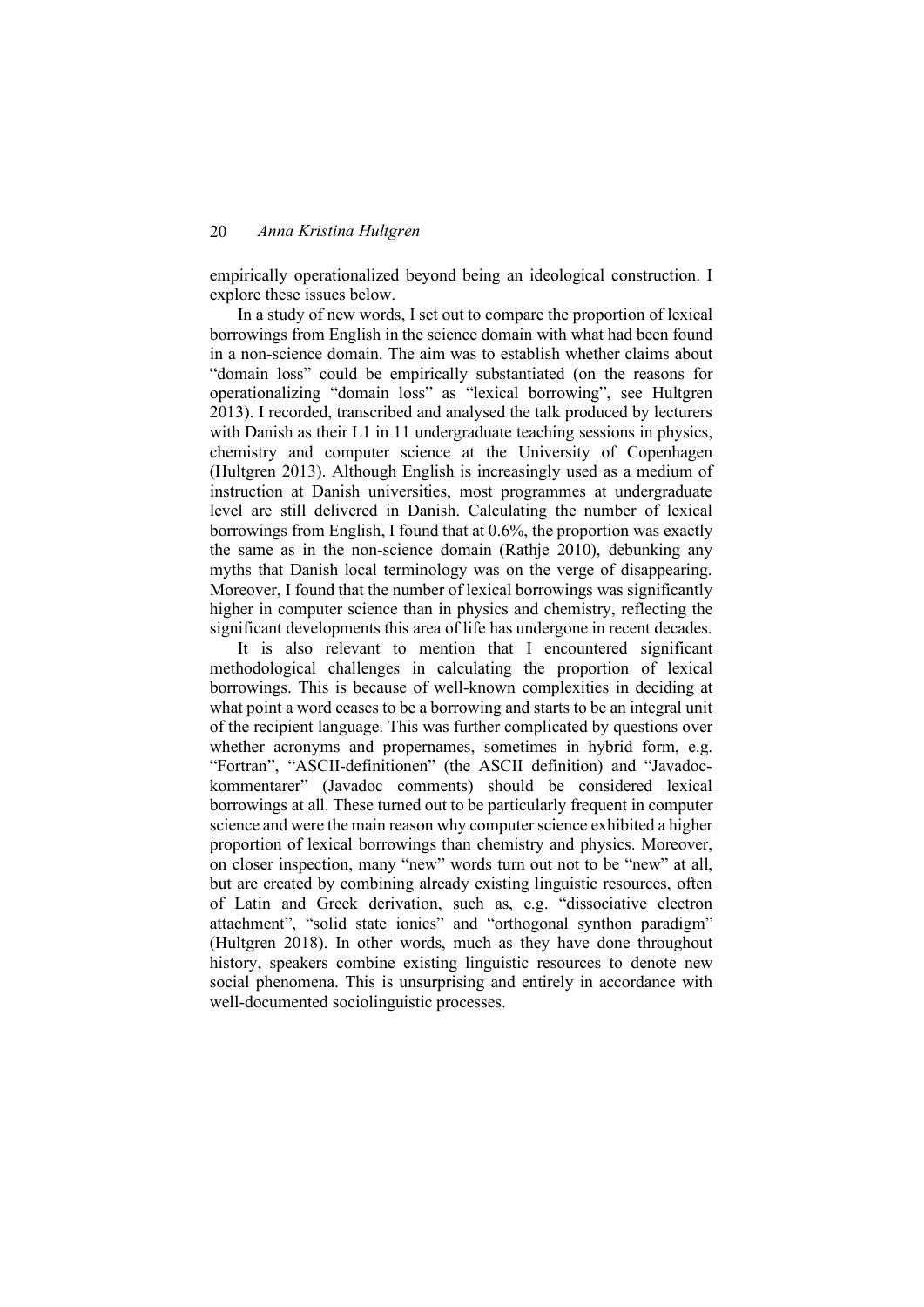These findings pose a challenge to "domain loss" and a key assumption that has underpinned it, that of "complete and society-bearing language" [komplet og samfundsbærende sprog] (Nordic Council 2007). The notion of a "complete and society-bearing language" assumes that the national language is a priori endowed with the required linguistic resources it needs to be functional. This, of course, is an illusion when you redirect attention from "language" to "register" (Agha 2007; Blommaert 2013). Indeed, as the LSP [language for specific purposes] scholars, Laurén et al., put it "[i]t is a fact that no language covers all possible domains at all levels" (2002: 25), thereby acknowledging that no language is ever at any one time "complete and society-bearing". As is well-known, most languages, English included, are made up of a mix of linguistic and communicative resources reflecting the influence from different cultures and different developments throughout history, and it is only when certain people, notably the powerful, decide to call that particular concoction of linguistic and communicative resources a "language" that it becomes one.

The findings reported above should not be interpreted as a denial of language loss if this is understood as "the loss of a particular language named as X". Nor should they be seen as justification for not taking seriously the plights and rights of minitory language speakers. There is a lot of work to do in granting marginalised groups the cultural, political and linguistic rights that are enjoyed by more powerful groups. What they do illustrate, I think, is the need to co-think language with the cultural, political and social world. Language changes because the social world changes. By drawing attention to some of the empirical complexities in establishing what a language really is, they also illustrate the axiom that languages are ideological constructions. Together, they highlight the intangible, elusive and secondary nature of language and reinforces the point that the remit of linguists needs to be broader than language. As I will argue in the next section, no social justice agenda centred on language alone can do anything to reverse the spread of global English.

#### *5. Assumption 3: Language Policy Will Curb the Spread of English*

To address the perceived injustice and encroachment posed by English, applied linguists (and lay people) sometimes propose language policy as a solution. Whilst language policy can be understood in numerous ways involving creation, interpretation and appropriation (Barakos and Unger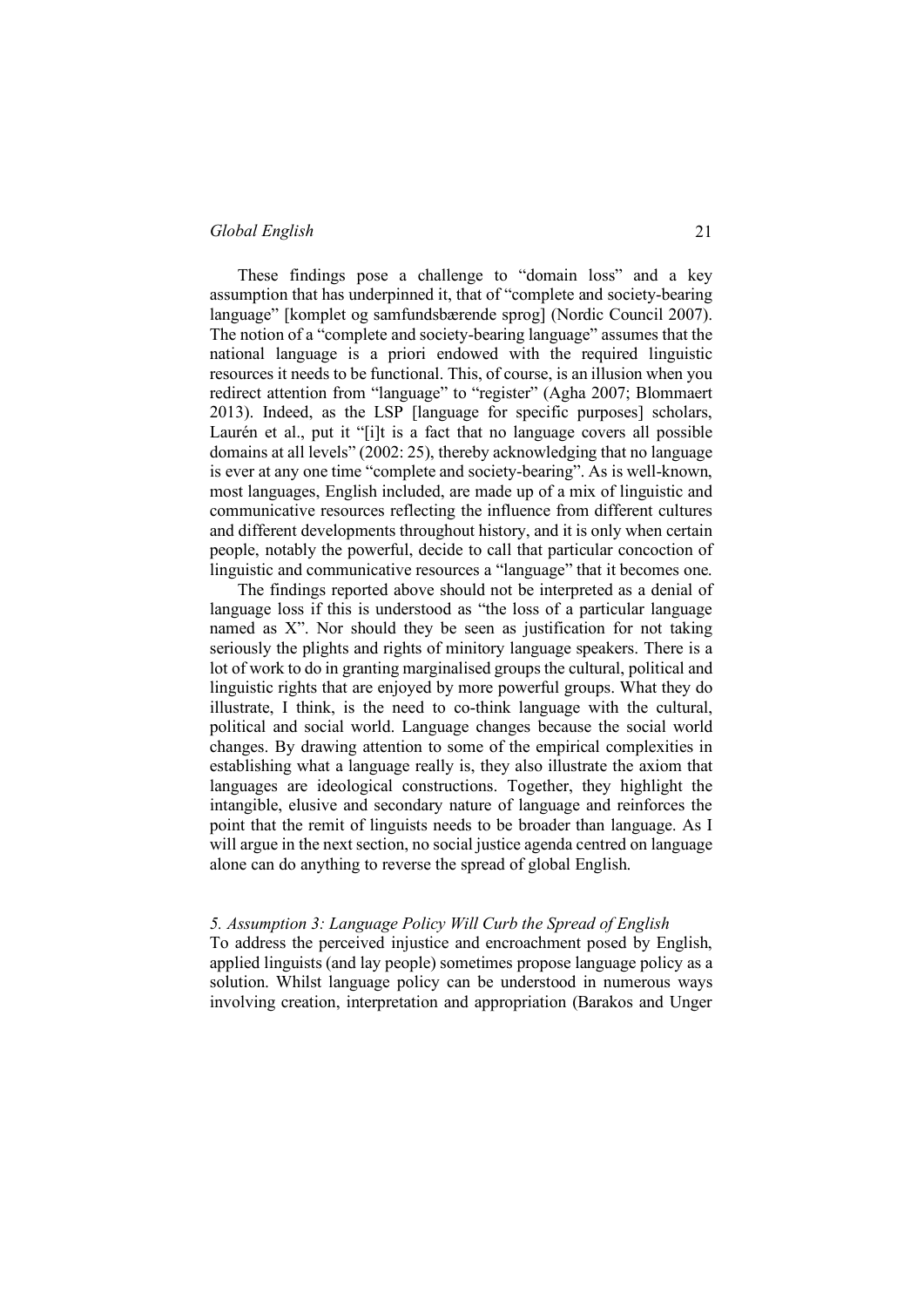2016; Hult and Johnson 2015; McCarty 2011), it usually entails some way of interfering in language to obtain a desired linguistic outcome (Hult and Johnson 2015). The Nordic countries have been particularly pro-active in seeking language policy solutions to the perceived threat from English from a top-down level. This has centred on the notion of "parallel language use", defined as "the concurrent use of several languages within one or more areas. None of the languages abolishes or replaces the other; they are used in parallel" (Nordic Council 2007: 93; Hultgren 2016b). As the other two assumptions in applied linguistics discussed above, the concern with language policy is also underpinned by its own well-established field in applied linguistics, language policy and planning (LPP). Although LPP researchers have argued for the need to incorporate more material, nonlinguistic elements into their analyses, this angle remains underdeveloped and undertheorized (Ricento 2015).

Without denying that language policy initiatives can serve important symbolic functions for minority language speakers, and thereby fulfil an important social justice function, the position in this paper is that, unless language policies are co-thought with more material aspects, they stand little chance of having a real effect. In a study on policies in higher education (Hultgren 2014a), I compared language policies with other policies not centred on language, hereunder research and educational policies. What I found was that despite all eight of Denmark's universities having some form of language policy in place that advocates parallel language use, i.e. concurrent use of Danish and English, this contrasted markedly with policies in the research and educational domain, whether operating at institutional, national and supranational level. For instance, one of the drivers that pushed scholars to publish in English-medium journals was the introduction of bibliometric evaluation regimes, akin to those already in place in many Anglophone countries. Although these evaluation regimes do not explicitly direct researchers to publish in English, they do award more points (and hence more governmental funding) to those institutions whose researchers publish in higher-ranking journals, which, as we know, tend to be in English. Thus, it is a research policy, not a language policy, that drives the shift to English. Consequently, the only thing that could possibly reverse this trend would be to put into place another research policy with a different aim or indeed not to have any research evaluation regime at all. What will not revert the trend is a policy centred on language alone, even if this policy declares the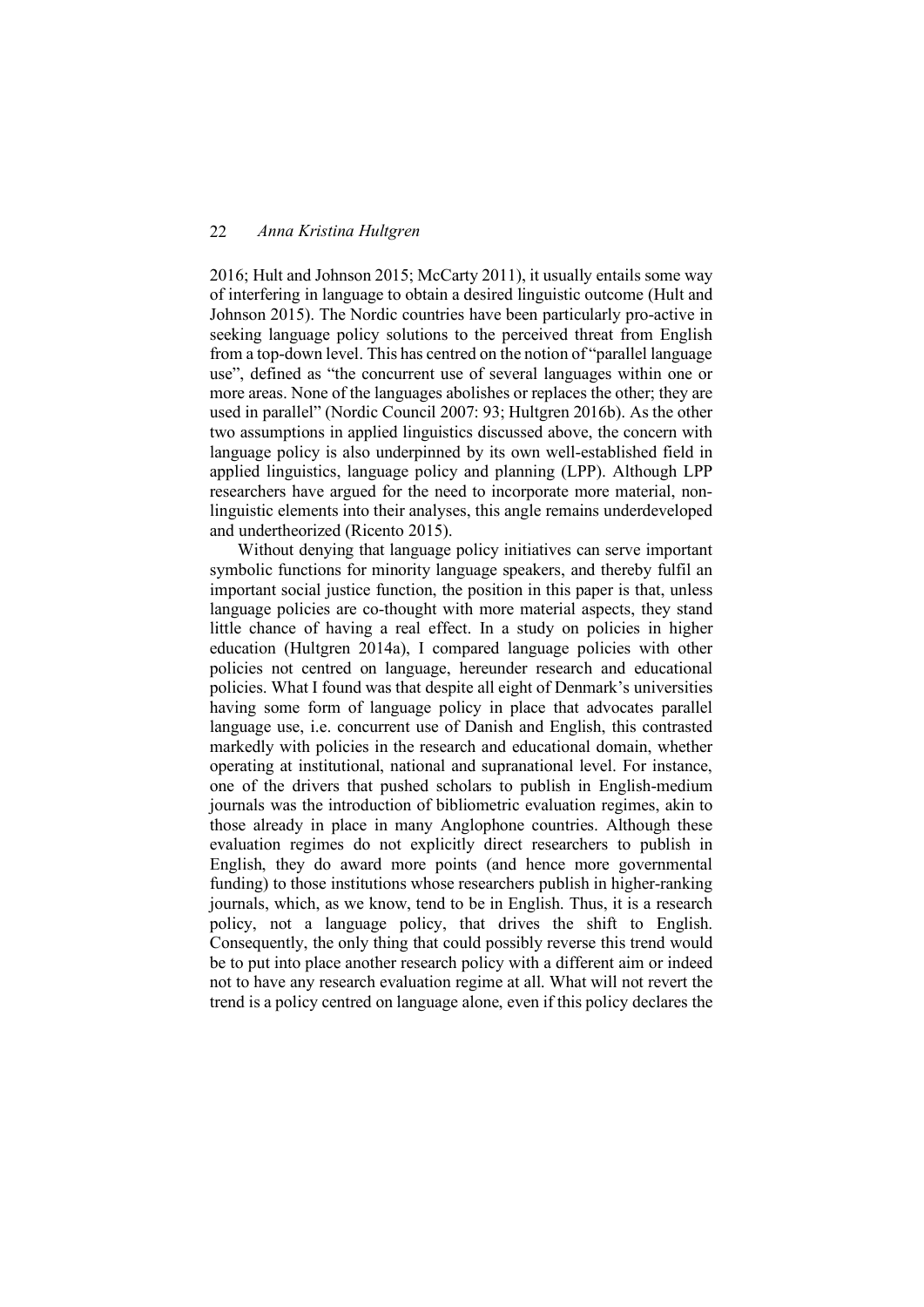institution as being committed to parallel language use (see also Fabricius et al. 2017; Saarinen 2017).

Many more policies could be mentioned that indirectly engender an increased use of English. For instance, Danish universities have targets for the recruitment of international staff. This was a directive by the Danish government to make Denmark more competitive in the global knowledge economy. This, of course, encourages the recruitment of non-Danish speaking staff and is likely to expand the use of English as a lingua franca. Another key driver of English is the creation of a European Higher Education Area which is meant to standardize degrees and enable mobility. As has been observed, not a single word in the Bologna Declaration is devoted to language (Philipson 2006). This is because it is not a language policy; it is an educational policy with unforeseen or ignored consequences for language. Policy initiatives like these indirectly lead to an increased use of English and can be said to constitute a type of "covert language policy" (Piller and Cho 2013; Soler-Carbonell 2017). However, crucially for the argument put forth here is that these are all policies that originate in a domain other than the linguistic one. They fall variously within the realm of research policy, EU policy, educational policy and institutional policy. Such policies will continue to promote and increase the use of English—often indirectly and implicitly. This is why there are increasing calls for adopting a broader approach to the rise of English in non-Anglphone universities, and more generally, in any domain (Dafouz and Smit 2020; Doiz and Lasagabaster 2020).

#### *6. Why Do We Place So Much Emphasis on Language?*

Before I conclude, it is worth reflecting on why we are so blinded by language. Firstly, in some ways, it is understandable that applied linguists should be so, given our disciplinary affiliation. Given that we are linguists, it is not surprising that language and language-related matters take centre stage in our analytic and theoretical frameworks. More broadly, perhaps, there is something to be said about the inextricability of language and culture (Risager 2006). It is, in some ways, impossible to talk and think about language without also talking and thinking about culture and vice versa. When minority language groups fight for their linguistic rights, they often do so because they see them as a symbolic instantiation of their cultural and political rights. However, the idea that language and culture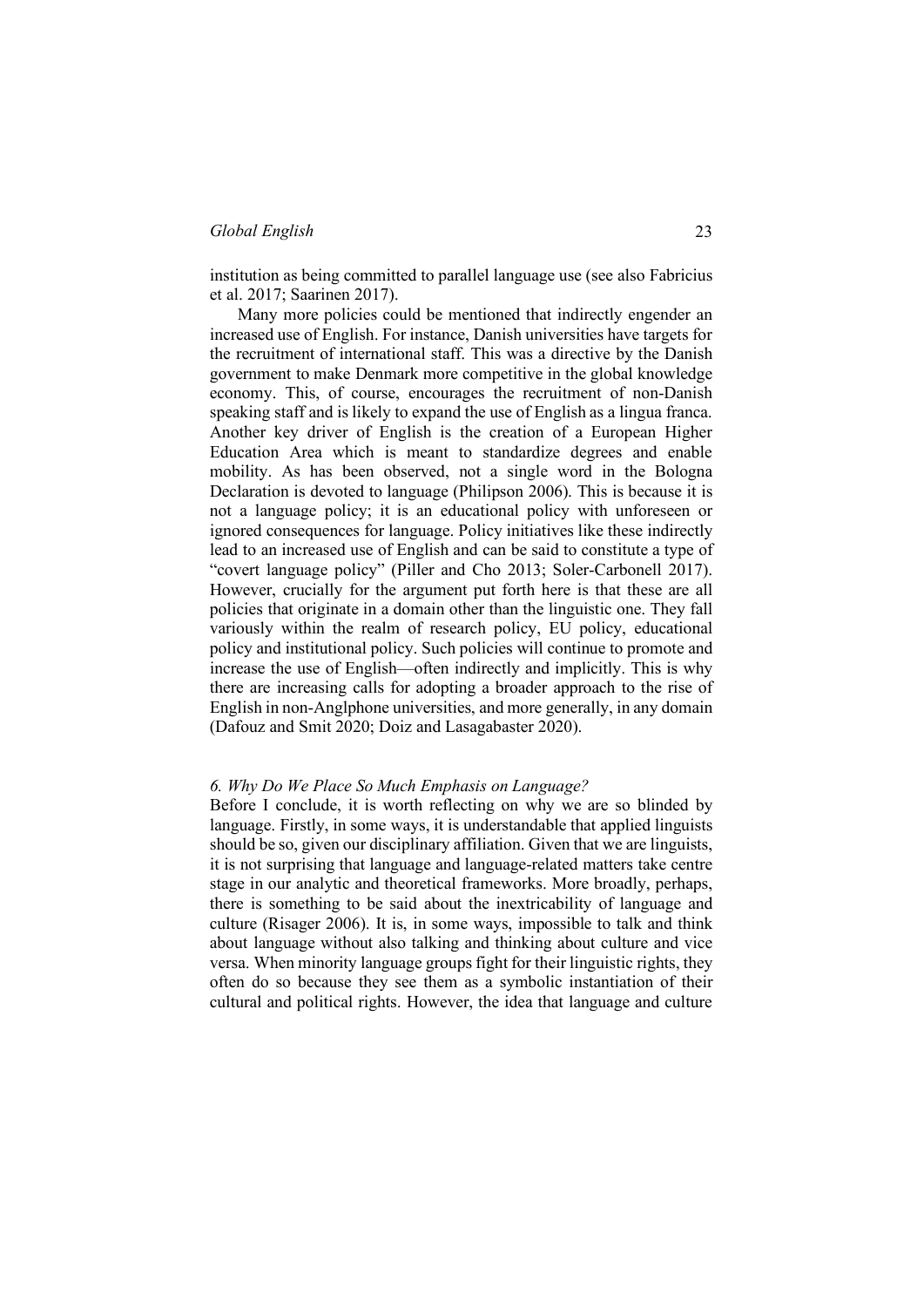are to some extent inextricable does not mean that by putting the linguistic world to right, we will automatically put the world to right.

Perhaps another reason why language has come to take such a front seat in contemporary society may be that the social, cultural, political, economic and technological changes are currently felt by many to be intense. It has been suggested that in times of perceived destabilization of norms, circumstances in which we arguably find ourselves today given increased physical and virtual contact between users of different languages, debates about language tend to intensify and norms become more explicitly negotiated (Duchêne and Heller 2008; Cameron 2012a). Globalization has brought with it significant changes in the political, economic, cultural and technological domain, and what we may be witnessing is people airing their underlying anxieties about these breakneck changes by reference to language.

A third possible reason why we, and here I refer specifically to us as scholarly linguists rather than to lay people, are predisposed to foreground language may be that scholars in all fields have a tendency to accept and reproduce the axiomatic assumptions in their fields. Drawing on Bourdieu's (1990, 1991) notion of field and Bernstein's (2000) understanding of disciplinary formation, May (2019) argues that academic disciplines from the 19th century onward and their subsequent organization into self-regulating communities amount to what Bernstein terms "singulars". Academic singulars are characterized by strong boundary maintenance, which are supported culturally (via professional associations, networks, and writing) and psychologically (in students, teachers, and researchers). As a result, "singulars develop strong autonomous self-sealing and narcissistic identities" (Bernstein 2000: 54), preventing them from seeing the trees for the wood. In combination, singulars militate against wider interdisciplinary—let alone, transdisciplinary—engagement. If this is so, then how can we break through this impasse? I'll consider this below.

## *7. Conclusion: A Roadmap for Global English*

In this position statement, I have set out to question some Panglossian orthodoxies about global English, namely that the global spread of English engenders injustice and that language policy is the solution to addressing this injustice. To an already long list of zoological and mythological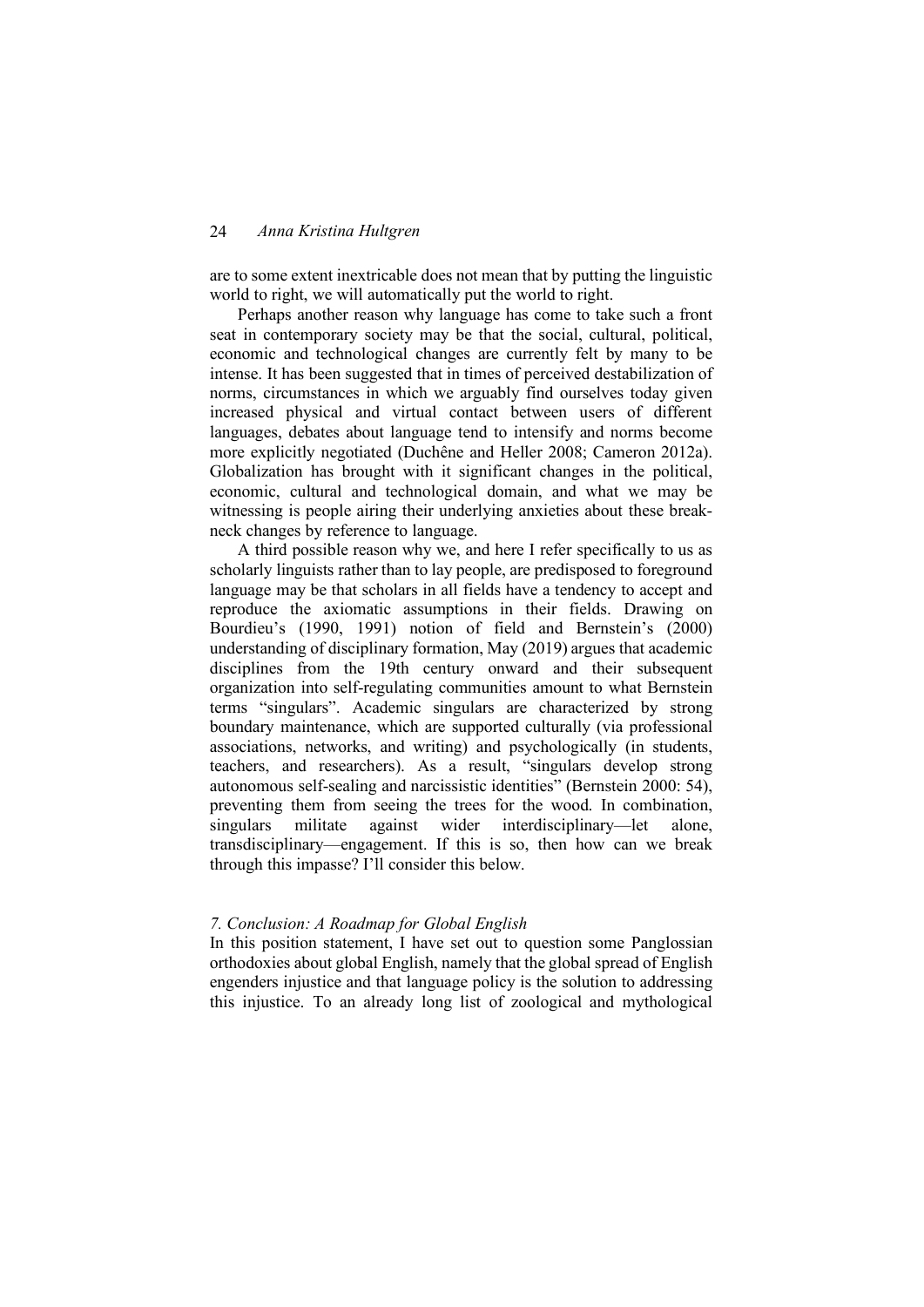creatures used to describe English, e.g. "Tyrannosaurus Rex", "Hydra", "Trojan Horse", "Cuckoo", "Killer Language" Frankensteinia", I will add "Red Herring". I see global English as a red herring because it is purported to be significant, but it actually detracts the focus away from the real issue. There is, I would suggest, an urgent need to provincialize language and to engage to a much greater extent with the underlying factors that cause English to spread.

If it is accepted that English, and language in general, is not the sole or even the most important reason for inequality in the world, then an obvious follow-on question is what we as applied linguists concerned with social justice should preoccupy ourselves with instead. Should we put our feet up and bury the discipline? On the contrary. I would suggest that applied linguistics has a key role to fill, and to conclude this paper, I propose two ways forward.

Firstly, we could keep the notion of verbal hygiene at the forefront of our thinking and be mindful of the possibility that discourses about language, although often very strongly felt, will often just serve as a starting point for a deeper, non-linguistic examination. As Salö (2017, drawing on Bourdieu) suggests, we should exercise "epistemic reflexivity", in order to raise our critical awareness, query our own epistemological baggage, and reflect on the presuppositions in our field. To Salö

sociolinguistic research seems to end up showing and saying exactly what one would have expected it to show and say, based on the position—social, academic or otherwise—from which the research was produced. Often, this is because scholars embody the values of the group they investigate and, all too often, fail to create a rupture with their inherited view of the problem they investigate. (2017: 2)

As empirically committed scholars, we should acknowledge that the discourses produced in our field, even though seemingly centred on language, may not in actual fact *be* linguistic. However, we should also recognise that language offers an important window into social structures and change that may not have been as obvious to someone not habituated to focusing on language.

Secondly, and alongside a continued attention to language, applied linguists could widen their lens and acknowledge that a focus on language alone is not enough neither for understanding a social problem, nor for seeking a solution to it. As is well-known, the reason for the dominance of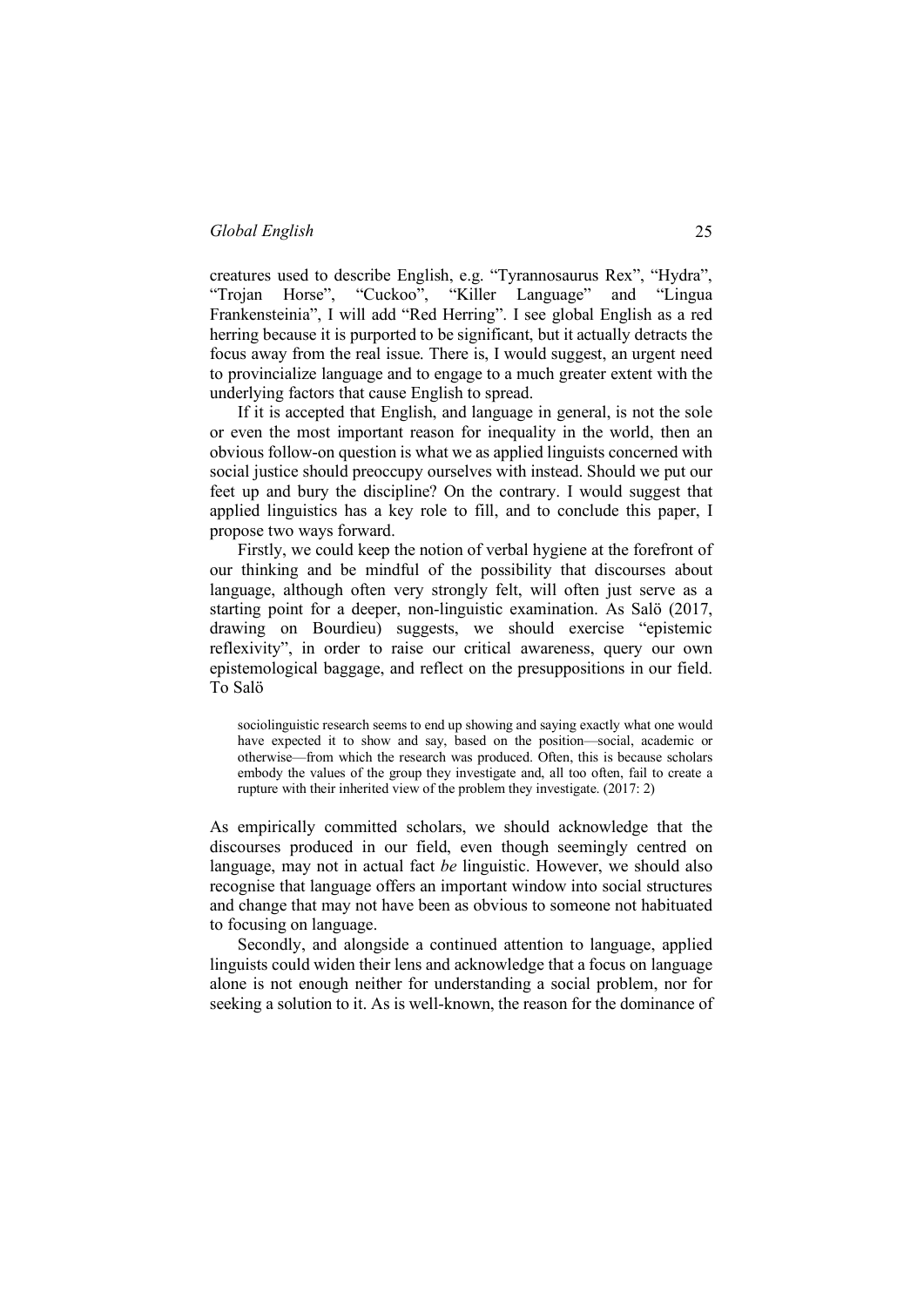the English language is inextricably linked with power and imperialism, as Philipson (1992) has importantly shown. The historical junctures at which the English language has spread are believed to have coincided with those at which English-speaking peoples and nations have engaged in imperialist expansion. This goes back to the arrivals of the Saxons, the Angles and the Jutes on the British Isles in 449 AD, and in more recent history, to three key historical events. The first is British imperial expansion from the 17th century onwards which took the language from its island birthplace to settlements around the globe; the second is the industrial revolution from the 18th century, which solidified the English language as one of scientific progress; and the third and most recent is associated with the rise of the US as a superpower and the global spread of an economic model based on capitalism. Consequently, methodologies and theories need to be expanded in order to allow us to understand the political, economic, social and cultural systems and processes that undergird the current world order and cause English—or any language to expand. This calls for greater interdisciplinarity (see further in the epilogue).

I started this paper by suggesting that assigning injustice and inequality to the linguistic sphere risks misdiagnosing the problem and proposing the wrong solutions. As I have argued, the real cause of disadvantage and injustice lies not in global English, but in political, economic, social and cultural structures.

#### *Acknowledgements*

I am grateful to Deborah Cameron, Caroline Tagg and Jane Seale for their thoughtful comments and suggestions.

#### *References*

- Abdelhay, Ashraf, Yonas Mesfun Asfaha and Kasper Juffermans. 2014. *African Literacies: Ideologies, Scripts, Education* by published in 2014 by Cambridge Scholars.
- Agha, Asif. 2007. *Language and Social Relations.* Cambridge: Cambridge University Press.
- Alim, Samy H., John R. Rickford and Arnetha F. Ball. 2016. *Raciolinguistics: How Language Shapes Our Ideas About Race*. Oxford: Oxford University Press.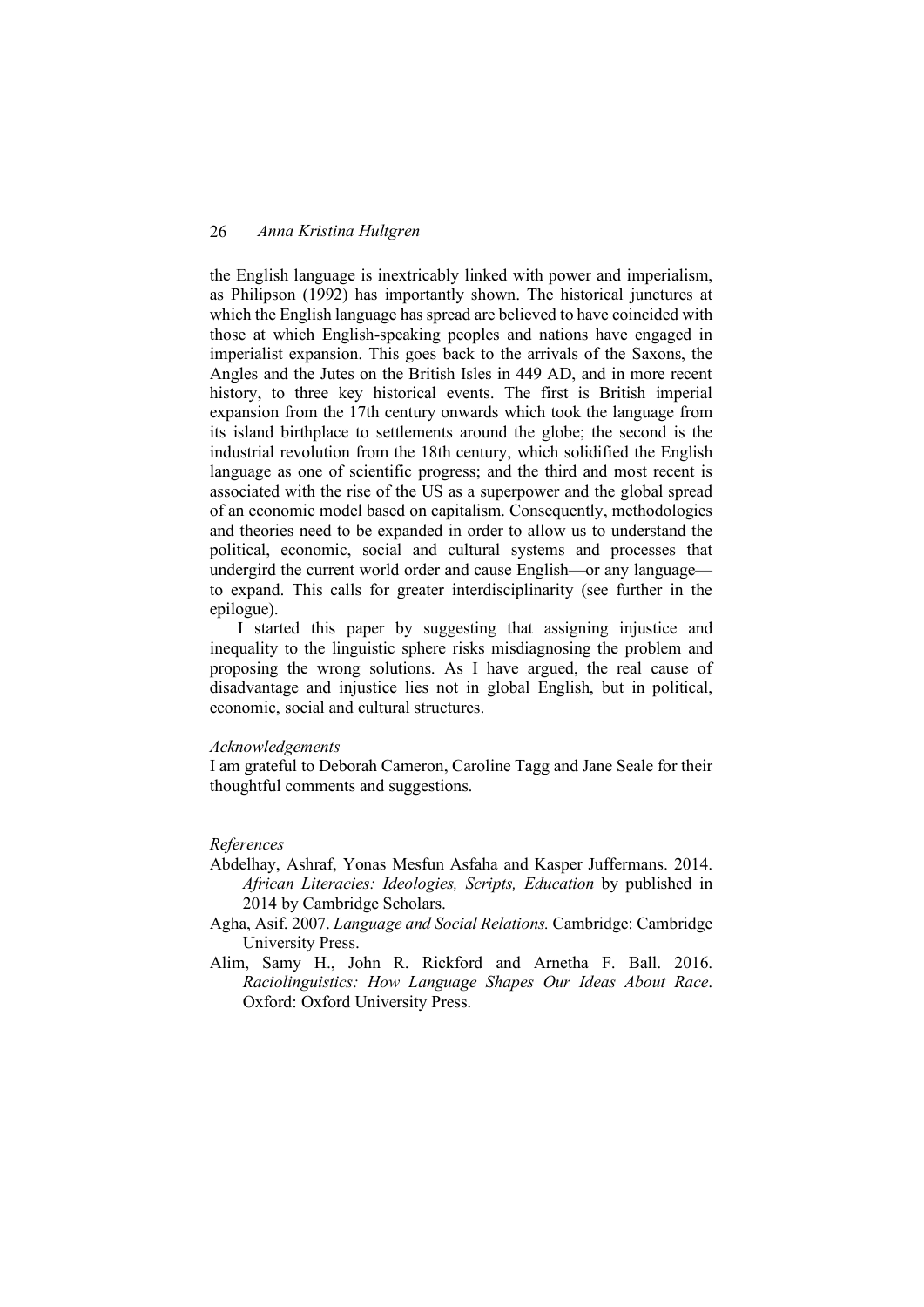- Avineri, Netta, Laura R. Graham, Eric J. Johnson, Robin Conley Riner and Jonathan Rosa. 2019. *Language and Social Justice in Practice.* New York: Routledge.
- Barakos, Elisabeth and Johann W. Unger. 2016. *Discursive Approaches to Language Policy*. Palgrave.
- Bernstein, Basil. 2000. *Pedagogy, Symbolic Control and Identity: Theory, research, critique*. Lanham, MA: Rowman & Littlefield.
- Block, David. 2018. The Political Economy of Language Education Research (or the Lack Thereof): Nancy Fraser and the Case of Translanguaging. *Critical Inquiry in Language Studies* 15(2), 1-21.
- Block, David. 2014. Moving Beyond 'Lingualism': Multilingual Embodiment and Multimodality in SLA. *The Multilingual Turn: Implications for SLA, TESOL, and Bilingual Education*." Ed. Stephen May. Routledge: London. 54–77.
- Blommaert. Jan. 2017. "Home Language": Some Questions. *Tilburg Papers in Culture Studies*. Paper 183, 1-5.
- Blommaert, Jan. 2013. Citizenship, Language, and Superdiversity: Towards Complexity. *Journal of Language, Identity & Education* 12(3), 193-196.
- Bolton, Kingsley. 2006. World Englishes Today. *The Handbook of World Englishes*. Eds. Braj B. Kachru, Yamuna Kachru and Cecil L. Nelson. Oxford: Blackwell. 240–69.
- Bourdieu, Pierre. 1991. *Language and Symbolic Power*. Cambridge, UK: Polity Press.
- Bourdieu, Pierre. 1990. *The Logic of Practice*. Cambridge, UK: Polity Press.
- Brumfit, Chris J. 1995. Teacher Professionalism and Research. *Principle and Practice in Applied Linguistics*. Eds. Guy Cook and Barbara Seidlhofer. Oxford: Oxford University Press.
- Brutt-Griffler, Janina. 2017. English in the Multilingual Classroom: Implications for Research, Policy and Practice. *PSU Research Review* 1(3), 216-228.
- Brutt-Griffler, Janina. 2002. *World English: A Study of Its Development*. Clevedon: Multilingual Matters.
- Calvet, Louis-Jean. 1998. *Language Wars and Linguistic Politics*. Oxford: Oxford University Press.
- Cameron, Deborah. 2013. Language, Lies and Statistics. *Language on the Move*. Available online: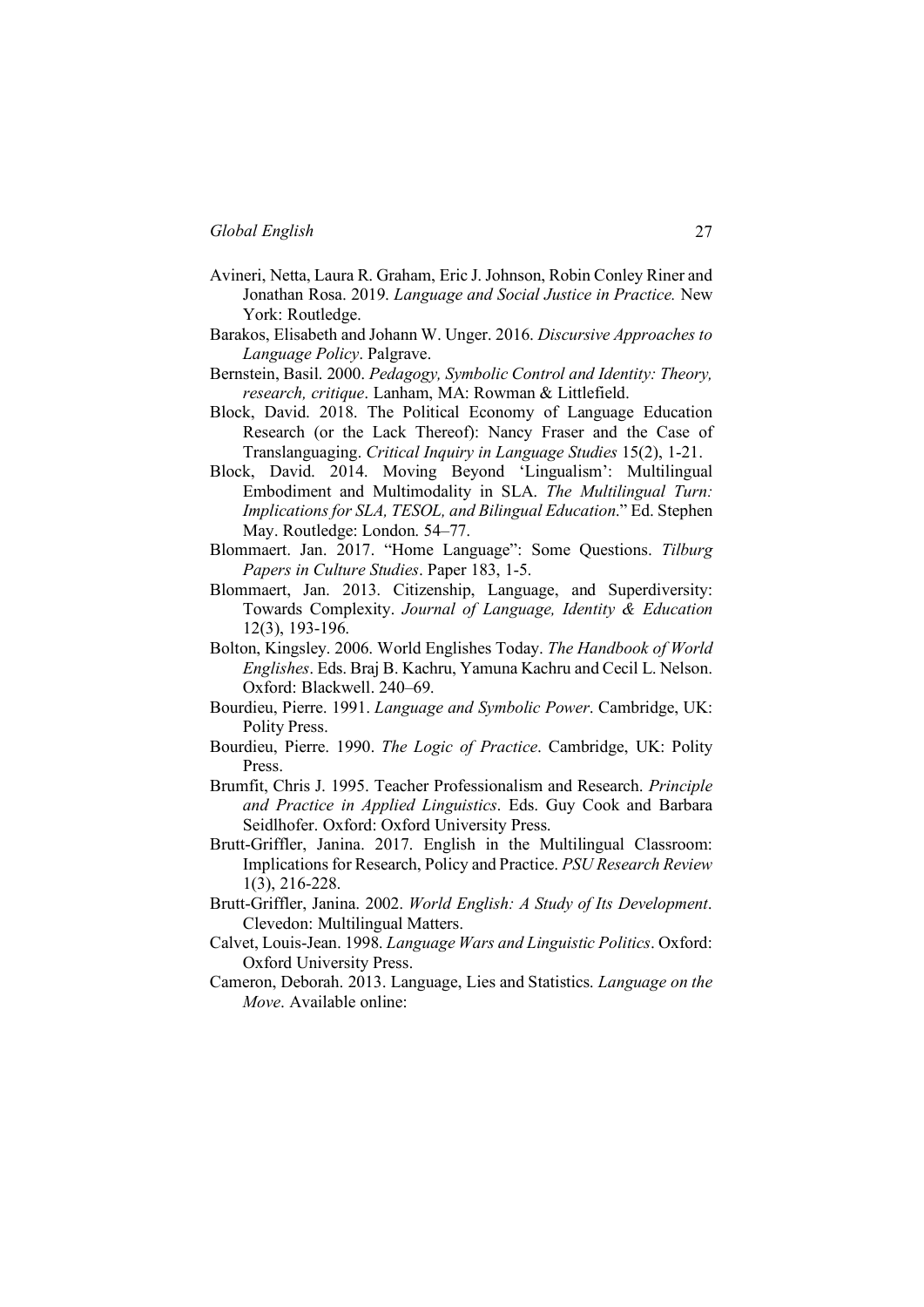http://www.languageonthemove.com/language-lies-and-statistics/ accessed 27 February 2020.

- Cameron, Deborah. 2012a [1995]. *Verbal Hygiene*. Routledge: London, UK and New York, US.
- Cameron, Deborah. 2012b. The One, the Many and the Other. Presentation at the conference *Multilingual, 2.0. 2012b*. Available online: https://www.youtube.com/watch?v=wbz5KPQrUAs accessed 27 February 2020.
- Canagarajah, Suresh. 2018. Materializing "Competence": Perspectives From International STEM Scholars. *The Modern Language Journal* 102(2), 268–291.
- Canagarajah, Suresh. 2017. Translingual Practice as Spatial Repertoires: Expanding the Paradigm beyond Structuralist Orientations. *Applied Linguistics* 9(1), 1-25.
- Canagarajah, Suresh. 1999. *Resisting Linguistic Imperialism in English Teaching*. Oxford: Oxford University Press.
- Coleman, Jim, Anna Kristina Hultgren, Li Wei, Cynthia Cheng-Fang Tsui and Philip Shaw. 2018. Forum on English-medium Instruction. *TESOL Quarterly* 52(3), 701-720.
- Cook, Guy and Gabriele Kasper. 2005. Editorial. *Applied Linguistics* 26(4), 479-481.
- Cooke, David. 1988. Ties that Constrict: English as a Trojan horse. *Awarenesses: Proceeding of the 1987 TESL Ontario Conference*. Eds. Alister Cumming, Antoinette Gagné and Janet Dawson. Toronto: TESL Ontario. 56-62.
- Crystal, David. 2012. *English as a Global Language.* Cambridge: Cambridge University Press.
- Crystal, David. 2008. Two Thousand Million? *English Today* 24(1), 3-6.
- Dafouz, Emma and Ute Smit. 2020. *ROAD-MAPPING English Medium Education in the Internationalised University*. London: Palgrave McMillan.
- Davies, Alan. 2003. *The Native Speaker: Myth and Reality*. Clevedon: Multilingual Matters Ltd.
- De Costa, Peter I. (Ed.) 2015. *Ethics in Applied Linguistics Research: Language Researcher Narratives*. Abingdon: Routledge.
- de Swaan, Abram. 2004. Endangered Languages, Sociolinguistics, and Linguistic Sentimentalism. *European Review* 12, 567-580.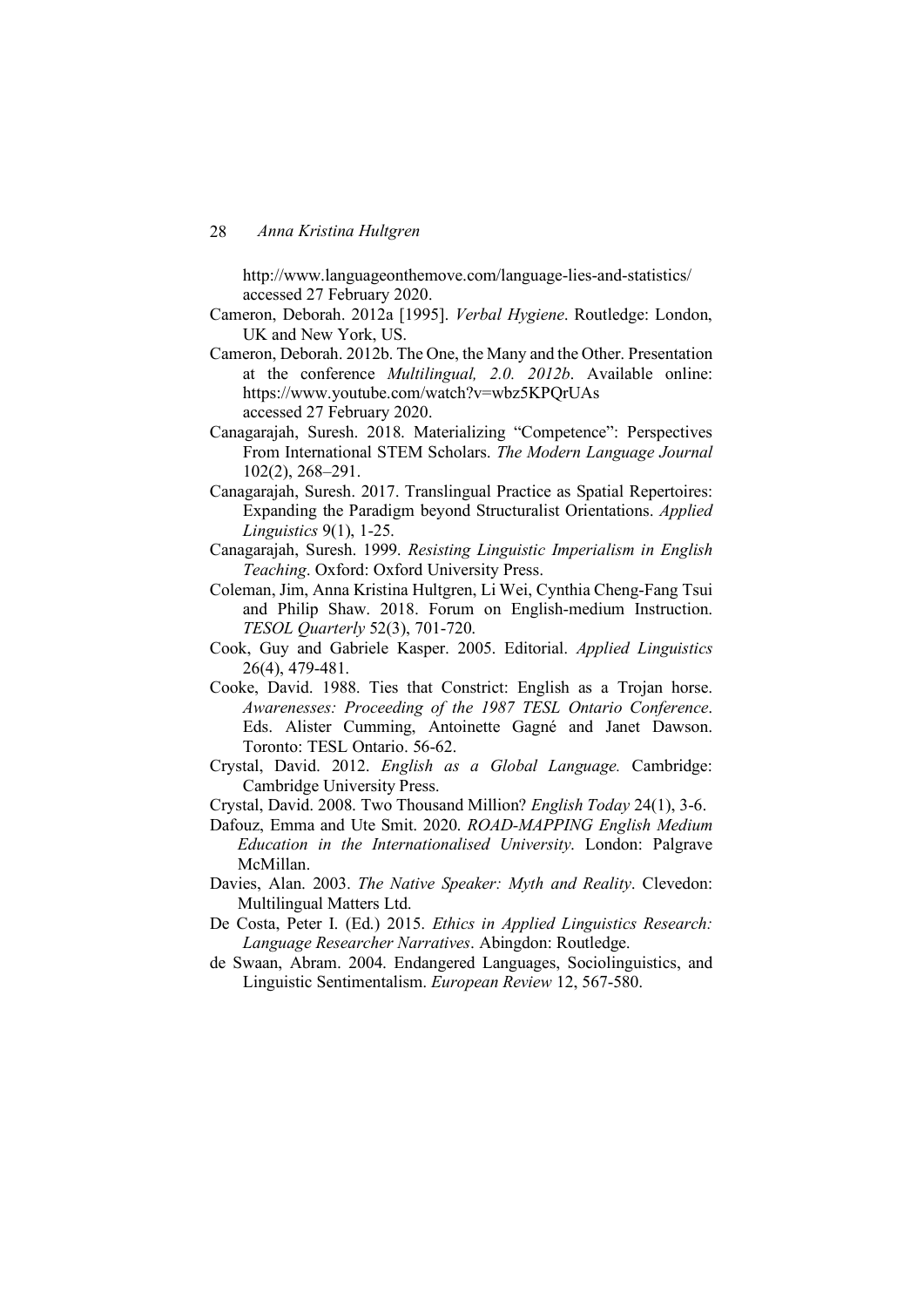- de Swaan Abram. 2001. *Words of the World: The Global Language System*. Cambridge: Polity Press.
- Dimova, Slobodanka, Anna Kristina Hultgren and Christian Jensen (Eds). 2015. *English-Medium Instruction in European Higher Education*. Berlin: De Gruyter Mouton.
- Doiz Aintzane and David Lasagabaster. 2020. Dealing with Language Issues in English-medium Instruction at University: A Comprehensive Approach. *International Journal of Bilingual Education and Bilingualism*, 23(3), 257-262.
- Dovchin, Sender. 2019. Language Crossing and Linguistic Racism: Mongolian Immigrant Women in Australia. *Journal of Multicultural Discourses*, 14(4) 334-351.
- Duchêne, Alexandre and Monica Heller. 2008. *Discourses of Endangerment*. Bloomsbury.
- Evans. Nicholas. 2009. *Dying Words: Endangered Languages and What They Have to Tell Us*. Wiley-Blackwell.
- Fabricius, Anne, Janus Mortensen and Hartmut Haberland. 2017. The Lure of Internationalization: Paradoxical Discourses of Transnational Student Mobility, Linguistic Diversity and Cross-Cultural Exchange. *Higher Education* 73(4), 577-595.
- Ferguson, Gibson, Carmen Pérez-Llantada and Ramón Plo. 2011. English as an International Language of Scientific Publication: A Study of Attitudes. *World Englishes,* 30(1), 41-59.
- Fishman, Joshua. 1991. Reversing Language Shift: Theoretical and Empirical Foundations of Assistance to Threatened Languages. Clevedon: Multilingual Matters.
- Foucault, Michel. 1972. *The Archaeology of Knowledge*. Harper and Row, New York
- Gazzola, Michele, Torsten Templin and Bengt-Arne Wickström (Eds.). 2018. *Language Policy and Linguistic Justice: Economic, Philosophical and Sociolinguistic Approaches*. Heidelberg: Springer.
- Graddol, David. 2006. *English Next*. British Council. https://web.archive.org/web/20080411060041/http://www.britishcou ncil.org/learning-research-english-next.pdf accessed 27 February 2020.
- Graddol, David. 1997. *The future of English*. British Council. https://www.teachingenglish.org.uk/sites/teacheng/files/learning-eltfuture.pdf accessed 27 February 2020.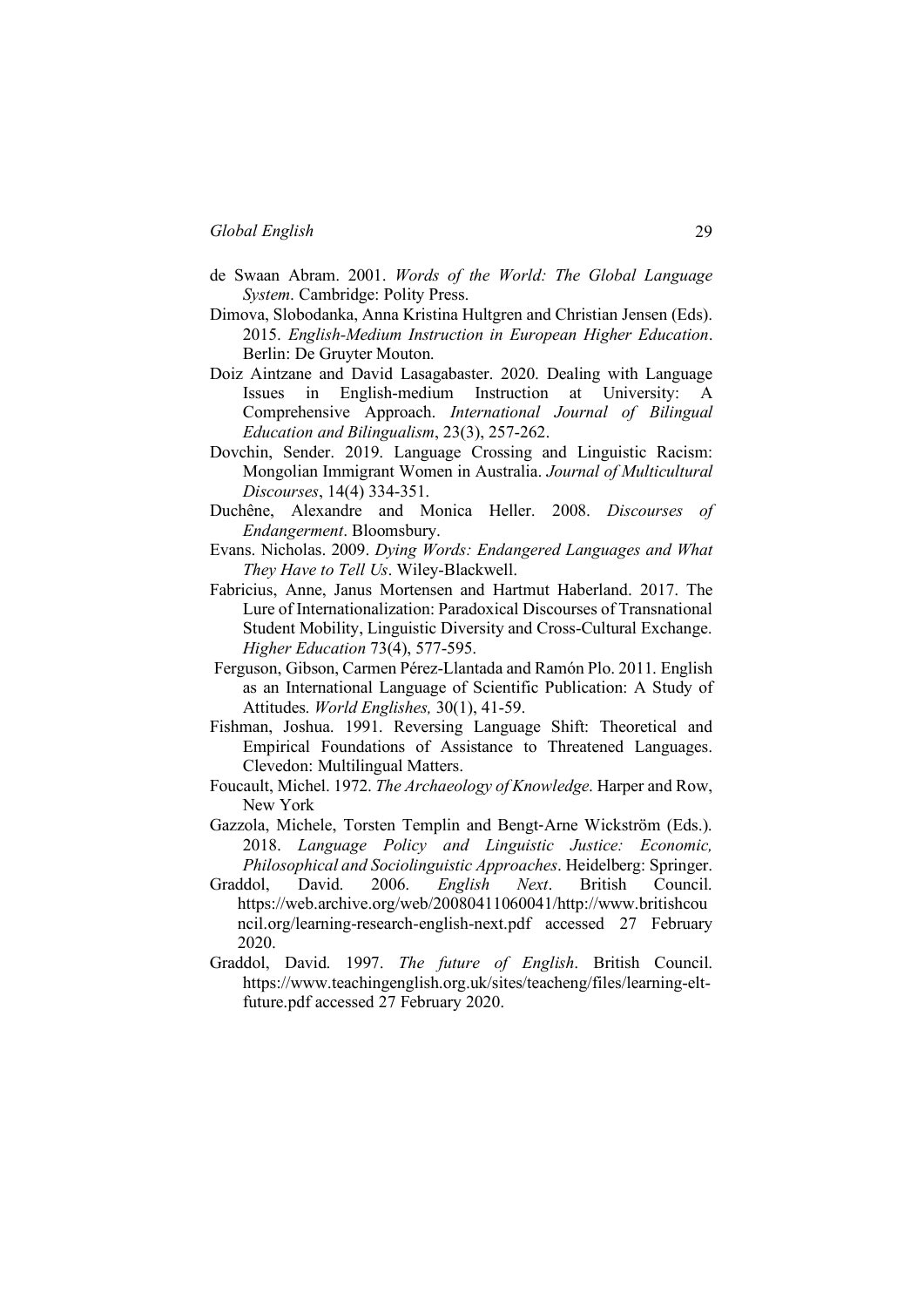- Gregersen, Frans (Ed.). 2014. *Hvor Parallelt: Om parallellspråkighet på Nordens universitet*. Copenhagen: Nordic Council.
- Grin, François. 1996. Economic Approaches to Language and Language Planning. An introduction. *International Journal of the Sociology of Language* 121, 1-16.
- Haberland, Hartmut. 2018. English as a World Language in Scandinavia and Elsewhere (Part 1). *Studia Linguistica Universitatis Iagellonicae Cracoviensis* 135(4), 253-260.
- Hogan-Brun, Gabrielle. 2017. *Linguanomics. What is the Market Potential of Multilingualism?* London/New York: Bloomsbury Academic.
- Hult, Francis M. and David Cassels Johnson (Eds). 2015. *Research Methods in Language Policy and Planning: A practical Guide*. John Wiley & Sons.
- Hultgren, Anna Kristina. 2018. The Englishization of Nordic universities: What do Scientists Think? *European Journal of Language Policy,* 10(1), 77-95.
- Hultgren, Anna Kristina. 2016a. Domain Loss: The Rise and Demise of a Concept. *Investigating English in Europe: Contexts and Agendas*. Ed. Andrew Linn. 153-158.
- Hultgren, Anna Kristina. 2016b. Parallel Language Use. *Investigating English in Europe: Contexts and Agendas*. Ed. Andrew Linn. Mouton de Gruyter. 158-163.
- Hultgren, Anna Kristina. 2014a. Whose Parallellingualism? Overt and Covert Ideologies in Danish University Language Policies." *Multilingua* 1-2(33), 61-87.
- Hultgren, Anna Kristina. 2013. Lexical Borrowing from English into Danish in the Sciences: An Empirical Investigation of "Domain Loss". *International Journal of Applied Linguistics* 23(2), 166-182.
- Hultgren, Anna Kristina, Frans Gregersen and Jacob Thøgersen (Eds.). 2014. *English in Nordic Universities: Ideologies and Practices*. Amsterdam: John Benjamins.
- Hyland, Ken. 2016. Academic Publishing and the Myth of Linguistic Injustice. *Journal of Second Language Writing* 31, 58-69.
- Jaspers, Jürgen. 2019. Advocating Heteroglossia, Dominating Publics? *Working Papers in Urban Language & Literacies*. Paper 248. https://kcl.academia.edu/WorkingPapersinUrbanLanguageLiteracies accessed 27 February 2020.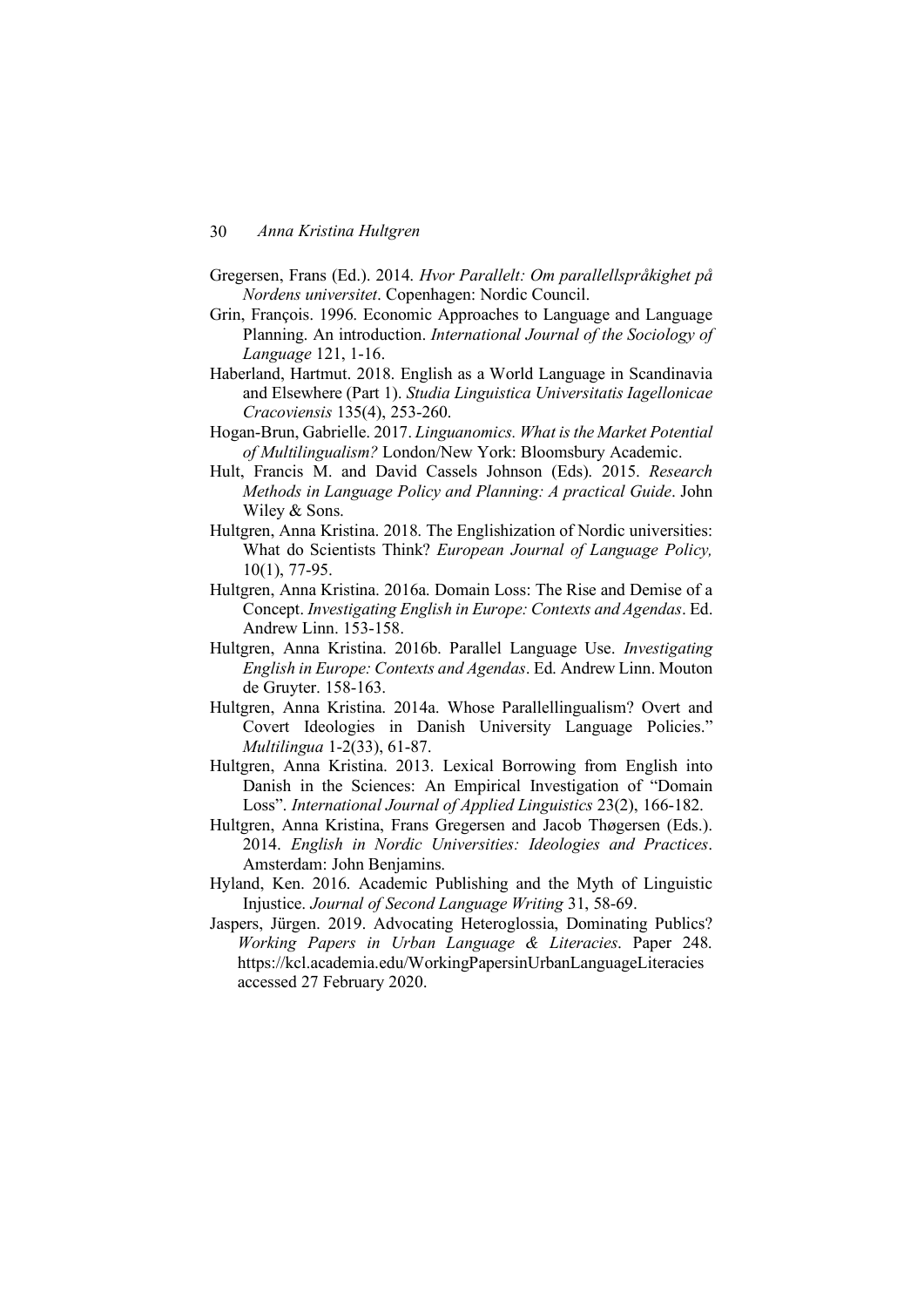- Jaspers, Jürgen. 2017. The Transformative Limits of Translanguaging. *Working Papers in Urban Language & Literacise.* Paper 226. file:///C:/Users/akh235/Work%20Folders/Downloads/WP226\_Jasper s 2017 The transformative li%20(2).pdf accessed 25 June 2020.
- Jenkins, Jennifer. 2017. Not English but English-within-Multilingualism. *New Directions for Research in Foreign Language Education*. Ed. Simon Coffey and Ursula Wingate. Abingdon: Routledge.
- Jenkins, Jennifer. 2007. *English as a Lingua Franca: Attitude and Identity*. Oxford, GB: Oxford University Press.
- Jenkins, Jennifer and Constant Leung. 2019. From Mythical "Standard" to Standard Reality: The Need for Alternatives to Standardized English language tests. *Language Teaching* 52(1), 86-110.
- Kachru, Braj B. 1990. *The Alchemy of English: The Spread, Functions and Models of Non-Native Englishes*. Urbana and Chicago: University of Illinois Press
- Kiczkowiak, Marek and Robert J. Lowe. 2019. *Teaching English as a Lingua Franca – The Journey from EFL to ELF*. Delta.
- Kuteeva, Maria, Kathrin Kaufhold and Niina Hynninen. (Eds). 2020. *Language Perceptions and Practices in Multilingual Universities*. Cham: Palgrave Macmillan.
- Kuteeva, Maria. 2015. Academic English as "Nobody's Land": The Research and Publication Practices of Swedish Academics. *English as a Scientific and Research Language*. Eds. Ramón Plo Alastrué and Carmen Pérez-Llantada. Berlin/Boston: de Gruyter Mouton. 261- 280.
- Kuteeva, Maria. (Ed.). 2013. English in Academic and Professional Contexts. Special Issue of *Nordic Journal of English Studies* 13(1), 1–6.
- Lanvers, Ursula and Anna Kristina Hultgren. 2018. The Englishization of European Education: Foreword. *European Journal of Language Policy* 10(1), 1-11.
- Laurén, Christer, Johan Myking & Heribert Picht. 2002. Language and Domains: A Proposal for a Domain Dynamics Taxonomy. *LSP & Professional Communication* 2(2), 23–30.
- Leung, Constant, Jo Lewkowicz and Jennifer Jenkins. 2016. English for Academic Purposes: A Need for Remodelling. *Englishes in Practice* 3(3), 55-73.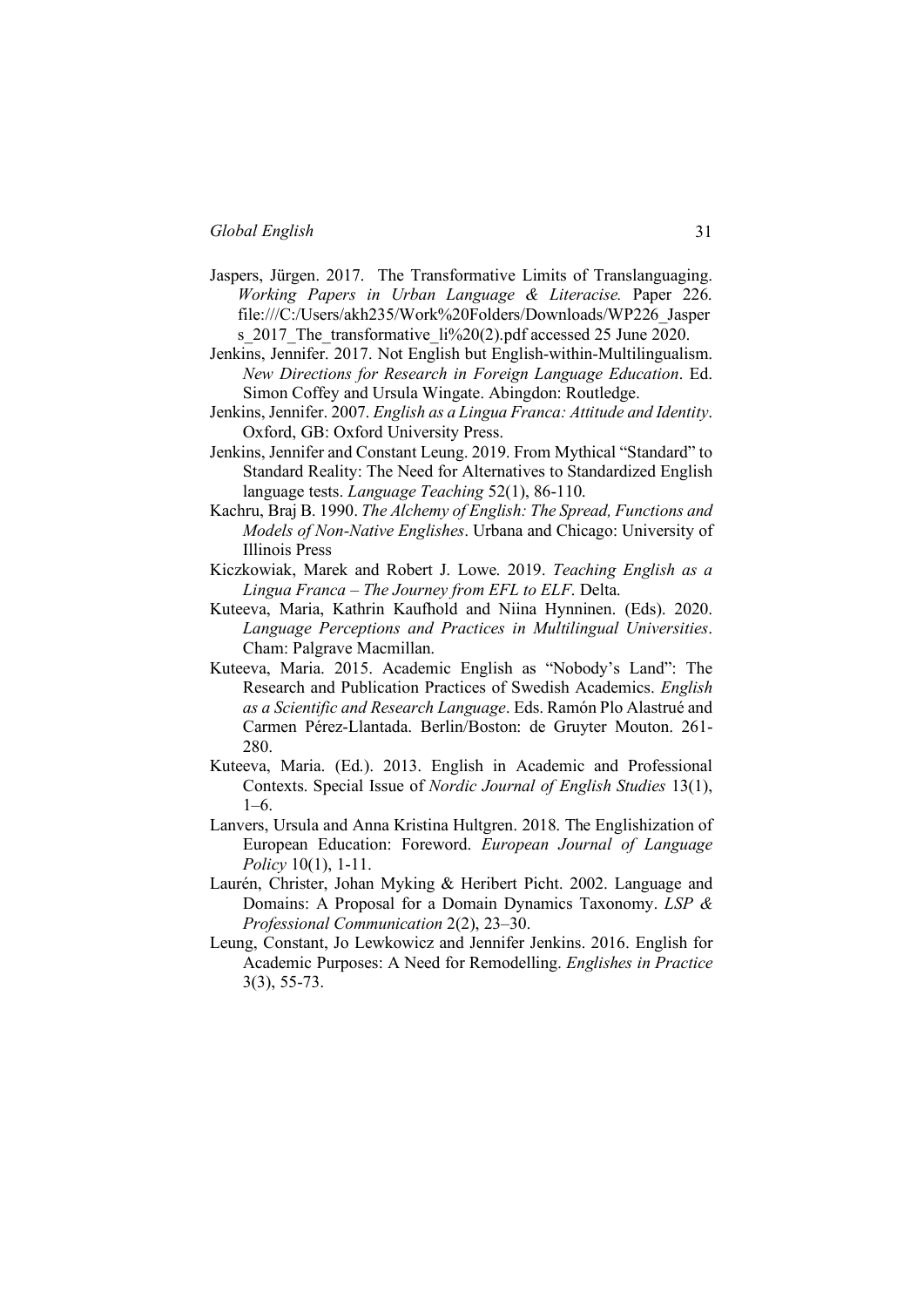- Lillis, Theresa and Mary Jane Curry. 2015. The Politics of English, Language and Uptake: The case of International Academic Journal Article Reviews. *AILA Review* 2015, 127-150.
- Lønsmann, Dorte and Janus Mortensen. 2018. Language Policy and Social Change: A Critical Examination of the Implementation of an English-Only Language Policy in a Danish company. *Language in Society* 47(3), 435-456.
- Macaro, Ernesto, Samantha Curle, Jack Pun, Jiangshan An and Julie Dearden. 2018. A Systematic Review of English Medium Instruction in Higher Education. *Language Teaching* 51(1), 36-76.
- MacKenzie, Ian. 2018. *Language Contact and the Future of English*. New York/London: Routledge.
- May, Stephen. 2019. Negotiating the Multilingual Turn in SLA. *The Modern Language Journal.* 103 Supplement 2019, 122–12.
- May, Stephen. 2015. The Problem with English(es) and Linguistic (In)justice. Addressing the Limits of Liberal Egalitarian Accounts of Language. *Critical Review of International Social and Political Philosophy,* 18(2), 131-148.
- May, Stephen 2003. Misconceiving Minority Language Rights: Implications for Liberal Political Theory. *Language Rights and Political Theory*. Eds. Will Kymlicka and Alan Patten. Oxford University Press. 123-152.
- McCarty, Teresa L. 2011. *Ethnography and Language Policy*. Routledge.
- Mortensen, Janus. 2017. Transient Multilingual Communities as a Field of Investigation: Challenges and Opportunities. *Journal of Linguistic Anthropology* 27(3), 271-288.
- Mufwene, Salikoko S. 2010. Globalization, Global English, and World English(es): Myths and Facts. *The Handbook of Language and Globalization*. Ed. Nikolas Coupland. Malden, MA: Wiley. 31–55.
- Nettle, David and Susanne Romaine. 2000. *Vanishing Voices. The Extinction of the World's Languages.* Oxford: Oxford University Press.
- Nordic Council. 2007. *Deklaration om Nordisk Språkpolitik* [Declaration on Nordic Language Policy]. Copenhagen: Nordic Council.
- O'Neil, David. 2018. English as the Lingua Franca of International Publishing. *World Englishes* 37, 146-165.
- O'Rourke, Bernadette and Joan Pujolar. 2013. From Native Speakers to "New Speakers"—Problematizing Nativeness in Language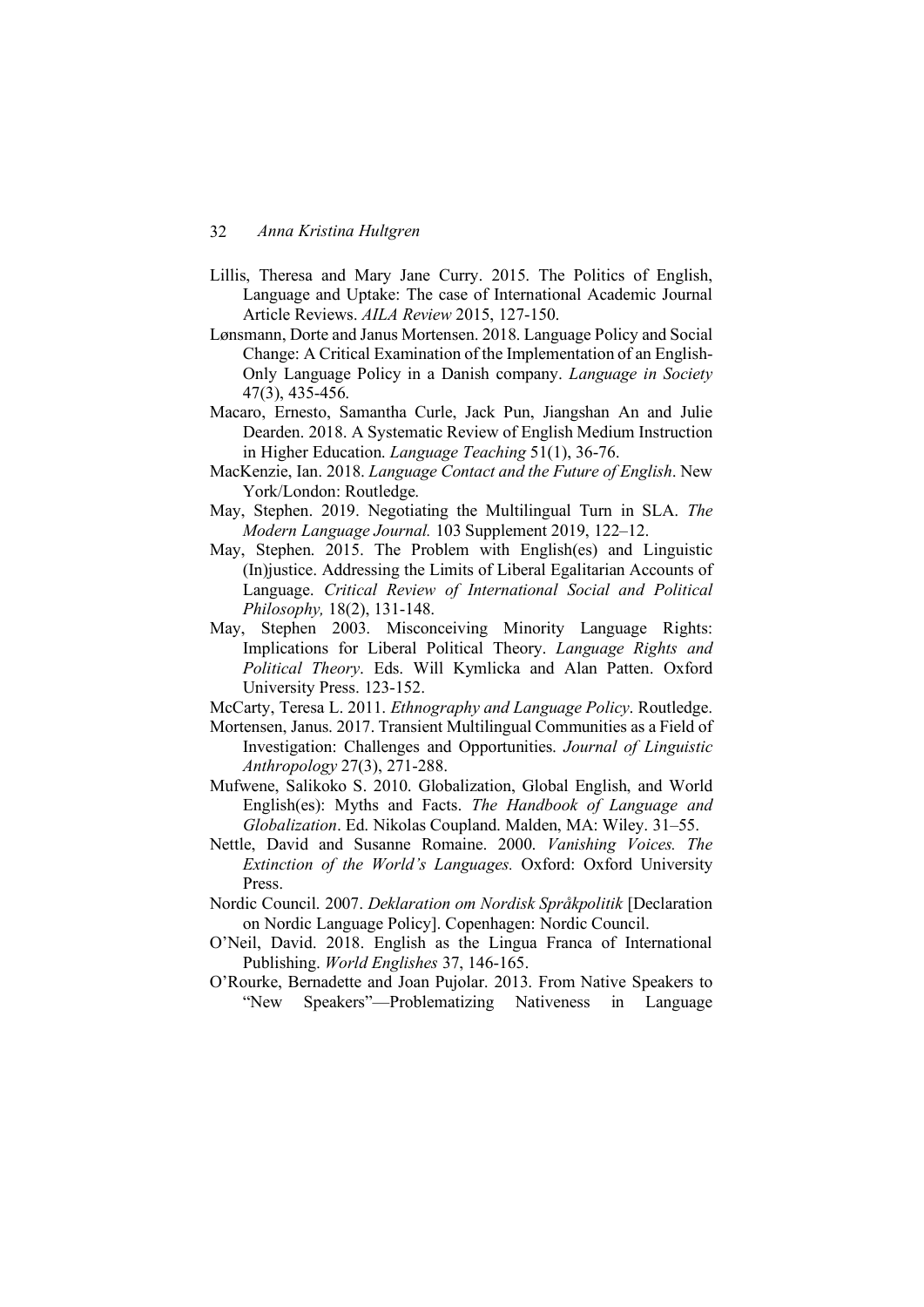Revitalization Contexts. *Histoire Épistémologie Langage Année* 35(2), 47-67.

- Pennycook, Alastair. 2018. *Posthumanist Applied Linguistics*. Abingdon, UK and New York, US: Routledge.
- Pennycook, Alastair. 2017. *The Cultural Politics of English as an International Language.* Abingdon, UK and New York, US: Routledge.
- Pennycook, Alastair. 2016. Posthumanist Applied Linguistics. *Applied Linguistics,* 39(4), 445-461.
- Pennycook, Alastair. 2007. *Global Englishes and Transcultural Flows*. Abingdon, UK and New York, US: Routledge.
- Pérez-Llantada, Carmen. 2018. Bringing into Focus Multilingual Realities: Faculty Perceptions of Academic Languages on Campus. *Lingua,* 212, 30-43.
- Phillipson, Robert. 2008. Lingua Franca or Lingua Frankensteinia? English in European Integration and Globalisation. *World Englishes,* 27, 250-284.
- Phillipson, Robert. 2006. English, a Cuckoo in the European Higher Education Nest of Languages? *European Journal of English Studies,* 10(1), 13-32.
- Phillipson, Robert. 1992. *Linguistic Imperialism*. Oxford University Press.
- Piller, Ingrid. 2016. Linguistic Diversity and Social Justice: An Introduction to Applied Sociolinguistics. Oxford: Oxford University Press.
- Piller, Ingrid and Jinhyun Cho. 2013. Neoliberalism as Language Policy, *Language in Society* 42(1), 23-44.
- Rapatahana, Vaughan and Pauline Bunce. (Eds.). 2012. *English Language as Hydra: Its Impacts on Non-English Language Cultures*. Bristol: Multilingual Matters.
- Rathje, Marianne. 2010. *Generationssprog [The Language of Different Generations]*. PhD dissertation, The Danish Language Council.
- Ricento, Thomas. 2015. *Language Policy and Political Economy: English in a Global Context*. Oxford University Press.
- Risager, Karen. 2006. *Language and Culture.* Multilingual Matters.
- Rose, Heath, Mona Syrbe, Anuchaya Montakantiwong and Natsuno Funada. 2020. *Global TESOL for the 21st Century: Teaching English in a Changing World*. Multilingual Matters.